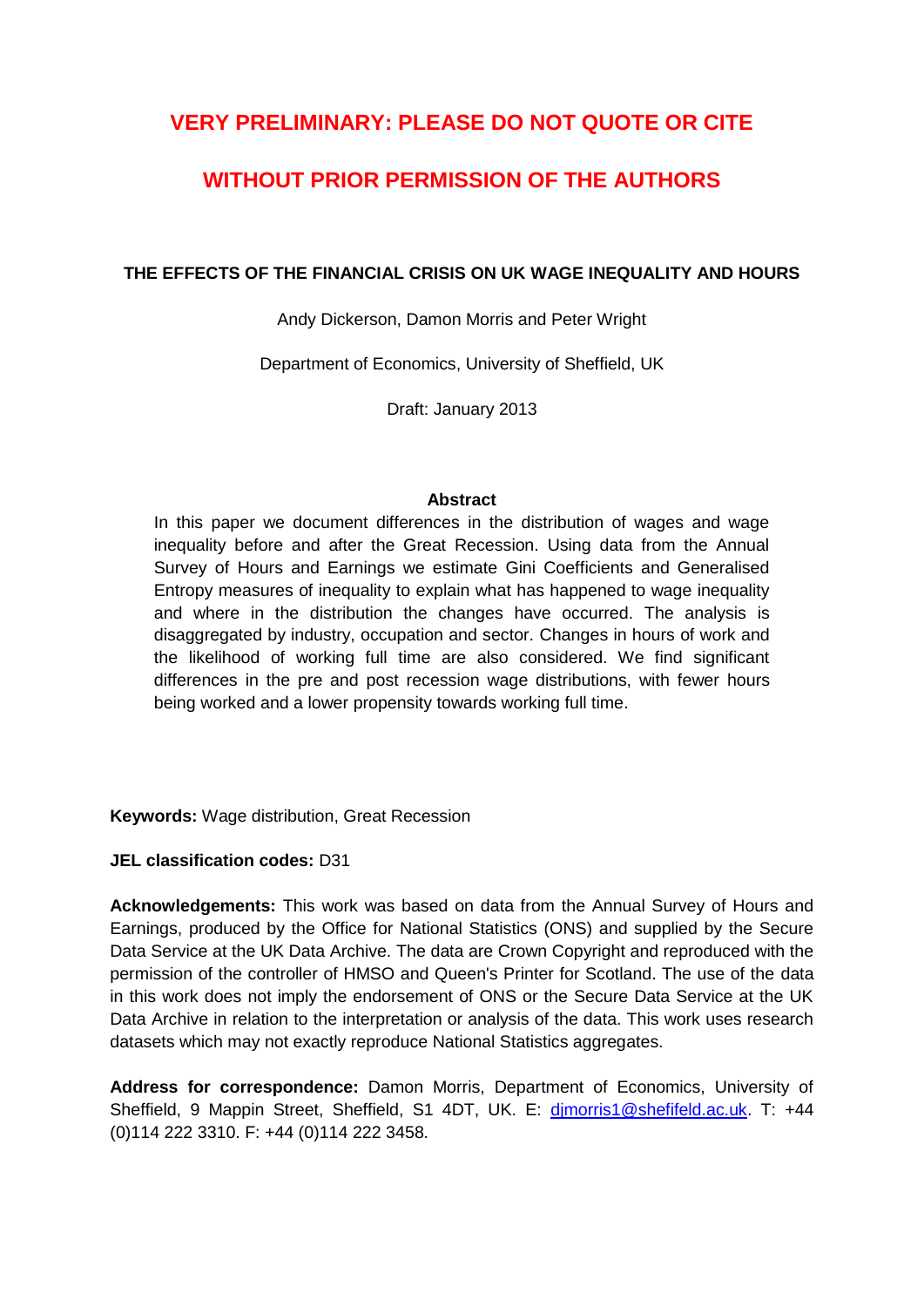#### **1. Introduction**

Rising inequality has been a pressing concern for Western Governments. In OECD countries, the share of the top 1% in total income increased from 7.1% in 1970 to 14.3% by 2005 (OECD, 2011). This trend was particularly pronounced in the United States and the United Kingdom (Atkinson et al., 2011). Wage inequality rose rapidly during the 1980s, with a widening out at all parts of the wage distribution, a trend that continued at a somewhat slower pace in the 1990s. In the 2000s the story became increasing one of polarisation (Goos and Manning, 2007). Those at the top of the wage distribution improved their position relative to the rest, a feature commonly attributed to skill biased technological change (Machin, 2008), whilst those at the bottom were protected by the introduction of the national minimum wage in 1999 (Machin, 2011).

The 'Great Recession' which began at the end of 2007 has had traumatic consequences for Western Economies. The UK has suffered its longest and deepest downturn in its post-war experience, with GDP falling by 6.5% between the beginning of 2008 and the third quarter of 2009. At the beginning of 2013 output remains almost 4% lower than its pre-recession peak, and the economy risks falling into a triple-dip recession. However, far from turning attention away from the issue of inequality, the Great Recession has intensified the focus since it has recently been argued that the increase in inequality may have served to destabilise OECD economies and to precipitate the crisis itself (U.S. Congress Joint Economic Committee, 2010). Clearly how income inequality has changed as a consequence of the Great Recession is of important public policy interest.

The impact of the recession on individual and family welfare has therefore been the subject of intense research. Recessions typically reduce both mean and median real incomes. However the impact on the distribution of income is not clear a priori. This will depend on who is most affected by the recession and where in the distribution of income they lie. Muriel and Sibieta (2009) analyse the distributional impact of the 1973–5, 1979–81, and 1990–2 UK recessions by examining the distribution of real equivalised net household income among individuals. In their analysis they point out that the incomes of working age individuals are likely to be most strongly affected by recessions, whereas there will be less impact on those who are retired or not strongly attached to the labour force. The impact of a recession will also depend on how it affects employment, hours, wage rates and how these impacts are mitigated by government action via the tax and benefit system.

The impact of the current recession on earnings, employment and household incomes has been examined by Joyce and Sibieta (2012). Their evidence from the New Earnings Survey (NES) suggests that although real incomes initially grew during the recession, they declined in 2009-10, leaving them unchanged from their 2007 level. They then use both the NES and the Labour Force Survey (LFS) to examine the evolution of income at the  $90^{th}$  50<sup>th</sup> and 10<sup>th</sup> percentiles. They conclude that neither survey shows a significant change in earnings inequality over the period to 2010. The analysis of Cribb, Joyce and Phillips (2012) extends the analysis of Joyce and Sibieta (2012) to include 2011. They found that pre-tax earnings of those employed fell in real terms by almost 7% in 2010–11. Post-tax earnings also showed a dramatic change. They computed that the Gini coefficient experienced its largest fall since at least 1962, falling to below its level in 1997–98. The cause of this drop in inequality was the large decline in income experienced by those at the top of the income distribution - real incomes fell by 15% at the  $99<sup>th</sup>$  percentile, 5.1% at the 90th percentile, 3.1% at the median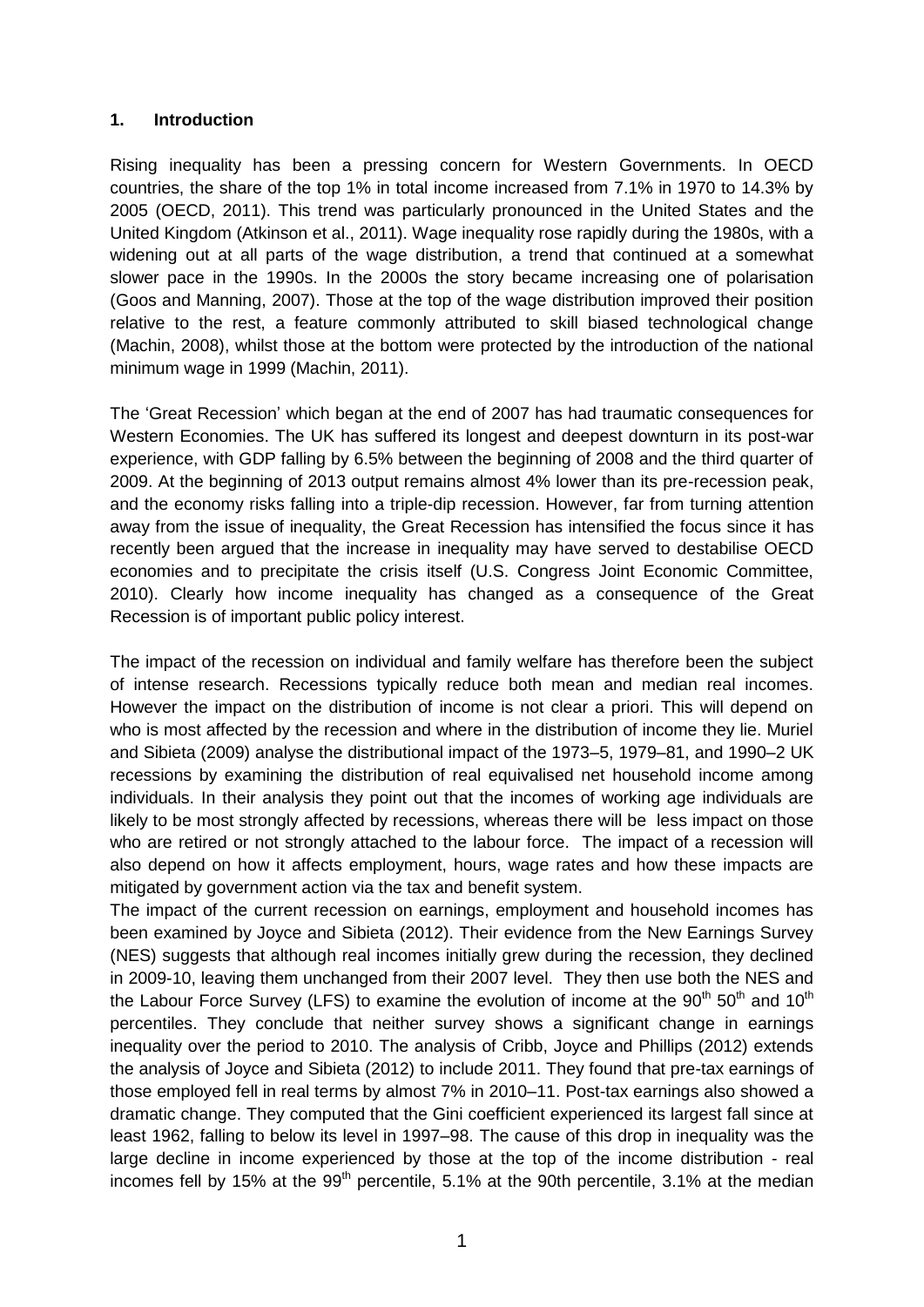and by 1.1% at the 10th percentile. This was partly due to the introduction of the 50% marginal income tax rate on incomes exceeding £150,000 p.a. in April 2010 as income was brought forward to avoid the tax increase. Inequality as measured by the 90/10 and 50/10 ratios also fell drastically, to levels previously experienced in the late 1980s.

Employment has fallen to a lesser extent than might have been expected given the experience of previous recessions (Gregg and Wadsworth, 2010). However there is evidence that the average number of hours worked per employee has fallen, leaving GDP per hour worked almost unchanged between the start of 2008 and the end of 2010 (Joyce and Sibieta, 2012).

This paper seeks to further investigate the changes in wage inequality in the UK following the global financial crisis of 2008. It extends the analysis in Morris (2013) which examines changing UK wage inequality using the LFS over the period 1975-2011, which found significant underlying differences between industries and between occupations in both the level and trends in wage inequality. The present paper not only examines changes at an aggregate level, but also separately by (broad) industry, (1 digit) occupation and public/private sector. For real hourly wages, parametric distributions are fitted to the wage distribution, and standard measures of inequality are derived from the estimated parameters. A range of measures of inequality are estimated, including the standard Gini coefficient, and also those from the Generalised Entropy (GE) class which can reflect changes in inequality at different points in the distribution. Formal tests are made for changes in inequality pre- and post-recession. Inter-quantile regression techniques are then used to model the changes in percentile ratios and the specification allows the determinants of inequality to change over time, and in particular in the period since 2008. Finally, by examining different percentile ratios (i.e. 90:50, and 50:10), the analysis examines changes in inequality in the top and bottom of the distribution independently.

In order to fully analyse the impact of the 2008 crisis on earnings, the paper also documents changes in hours of work in the same period, and also the change in full-time/part-time status. In a similar approach to the analysis of the effects on wage inequality, we examine whether there is any evidence of a change after 2008, both in the raw data, and also once available controls have been included to take into account any compositional changes over time.

The remainder of the paper is structured as follows. In section 2, we describe the data and present summary statistics. Section 3 presents the main results of the paper. The final section concludes.

## **2. Data and Methods**

## **2.1 The Annual Survey of Hours and Earnings (ASHE)**

This study uses micro-data from the Annual Survey of Hours and Earnings (ASHE) from 2005-2011. ASHE is a random 1% sample of all employees in the UK whose pay is above the income tax threshold. Information is collected from employers for a reference week in the April of each year and completion of the survey is compulsory.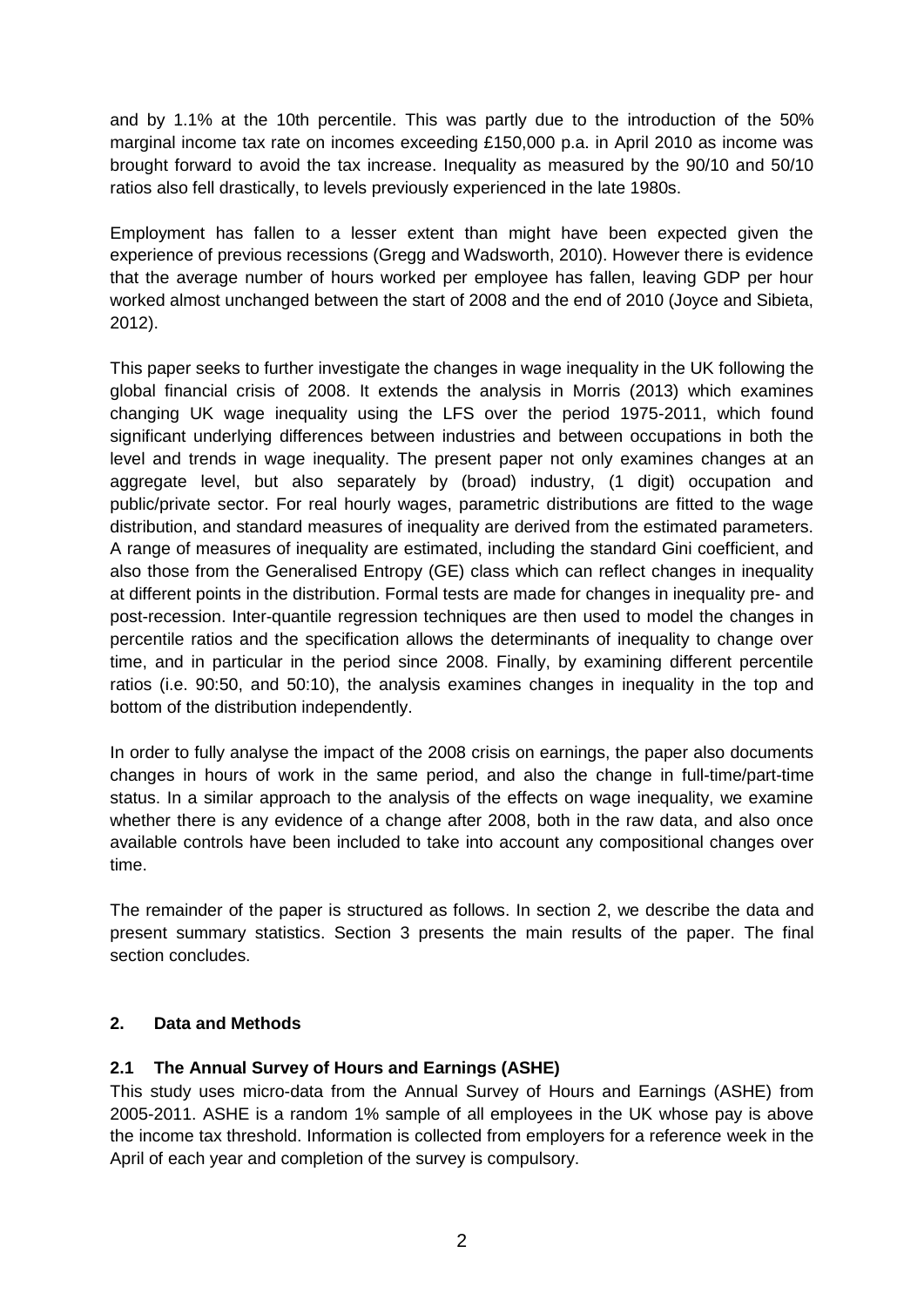In this paper, the focus is on wages and hours of work. The wage variable consists of all aspects of the employees pay; their basic pay, incentive pay, overtime pay, and other pay which consists of, for example, additional payments for working at 'unsociable' hours. This total earnings figure is divided by basic hours plus overtime hours. The wage variable is adiusted for inflation using the Retail Prices Index (RPI) at 2011 prices.

#### **2.2. Methods**

Parametric modelling of the wage distribution involves choosing and imposing a specific functional form on the data, and estimating the parameters of the chosen functional form by an appropriate estimation technique. Appropriate distributions for modelling wage data are those which are supported for all strictly positive values of the wage and are positively skewed to allow for outliers in the upper tail of the distribution.

Three parameter distributions represent a compromise between two parameter variants (which are simple to estimate and interpret, but relatively inflexible and provide poorer fits) and four or five parameter distributions (which provide better fits to data but are more difficult to estimate and interpret). A common finding in the literature (e.g. Majumder and Chakravarty, 1990; McDonald and Mantralla, 1995; McDonald and Xu, 1995) is that the Dagum (1977) distribution is the best fitting three parameter distribution to income/wage data (and often performs just as well as the four parameter Generalised Beta 2 distribution). Thus, the Dagum distribution will be used to model the distribution of wages in the UK. The probability density and cumulative distribution functions for the Dagum model are given by:

$$
f(x; a, b, p) = \frac{ap x^{ap-1}}{b^{ap} \left[1 + \left(\frac{x}{b}\right)^a\right]^{p+1}}, \ a, b, p > 0; x \in (0, \infty)
$$

and

$$
F(x; a, b, p) = \left[1 + \left(\frac{x}{b}\right)^{-a}\right]^{-p}, \qquad a, b, p > 0; x \in (0, \infty)
$$

The lognormal distribution can also be used to model the wage distribution. While the lognormal distribution is generally considered unsuitable for the estimation of the aggregate wage distribution due to poor fit, it is used here for two reasons; firstly, for its ease of interpretation; secondly, Harrison (1981) finds, when using the NES data at more disaggregated levels, that the lognormal distribution performs better at modelling the upper tail of the distribution. The density and distribution functions for the lognormal distribution are given by:

$$
f(x; \mu, \sigma) = \frac{1}{\sigma x \sqrt{2\pi}} \exp{-\frac{(ln(x) - \mu)^2}{2\sigma^2}}, x \in (0, \infty)
$$

$$
F(x; \mu, \sigma) = \Phi\left[\frac{\ln(x) - \mu}{\sigma}\right], x \in (0, \infty)
$$

respectively.

and

The parameters of the Dagum and lognormal distributions are estimated by maximum likelihood (ML). The resulting parameters are then used to calculate estimates of measures of inequality. The measures which are presented are the Gini coefficient and four indices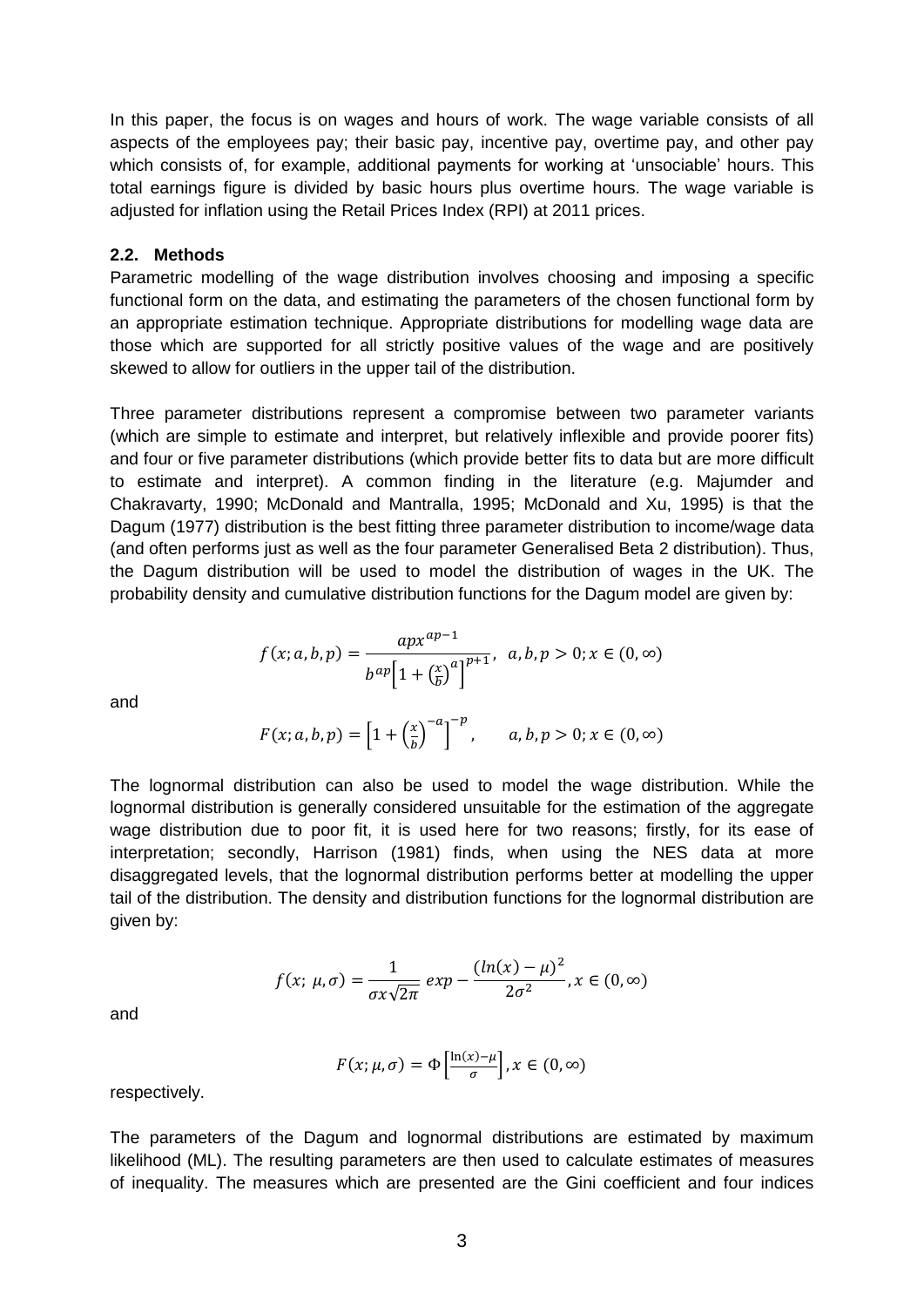from the generalised entropy (GE) family of inequality measures. The GE measures denoted  $I(y)$  – are calculated for  $y = -1$ , 0, 1, and 2. The parameter y indicates the sensitivity of the GE measure to inequality at the top of the distribution, with the sensitivity increasing with the value of γ. The formulae for obtaining the GE measures from the Dagum distribution are adapted from those presented by Jenkins (2009) for the GB2 distribution. The Gini coefficient for this distribution was first derived by Dagum (1977).

The methodological approach in the paper is to first present summary statistics describing the changes in the raw data on wages over the period 2005-2011, distinguishing between the period before and the period after the 2008 crisis. We then turn to estimate the parametric distributions described above as fitted to the empirical distributions in order that statistical tests can be conducted on changes in the estimated parameters and measures of inequality over time. Finally, we condition the distributions on workers' and firms' characteristics in order to take account of compositional changes in the characteristics of employees over time, and again investigate whether there have been changes over time, with a particular focus on the post-2008 period.

All of the analysis is aggregated over all employees, and then disaggregated by industry, occupation and public/private sector. The 5-category industrial classification is derived from SIC03/92:

- 1. Primary (agriculture, fishing, construction, and mining (SIC03 Groups A, B, C, F)
- 2. Manufacturing (SIC03 Group D)
- 3. Finance (SIC03 Group J)
- 4. Business activities (SIC03 Group K)
- 5. Other services (SIC03 Groups E, G, H, I, L, M, and N)

Occupation is distinguished at the 1-digit level of SOC2000. There are 9 categories defined as follows:

- 1. Managers and Senior Officials
- 2. Professional Occupations
- 3. Associate Professional and Technical
- 4. Administrative and Secretarial
- 5. Skilled Trades
- 6. Personal Services
- 7. Sales and Customer Services
- 8. Process, Plant, and Machine Operatives
- 9. Elementary Occupations

Finally, statistics are presented separately for public and private sectors since much of the contemporary debate (e.g. Hutton, 2011) has focussed on differences between the public and private sector, and there has been a wide-spread pay freeze/restraint imposed on public sector workers in the post-crisis period. The public sector includes public corporations, central government and local government.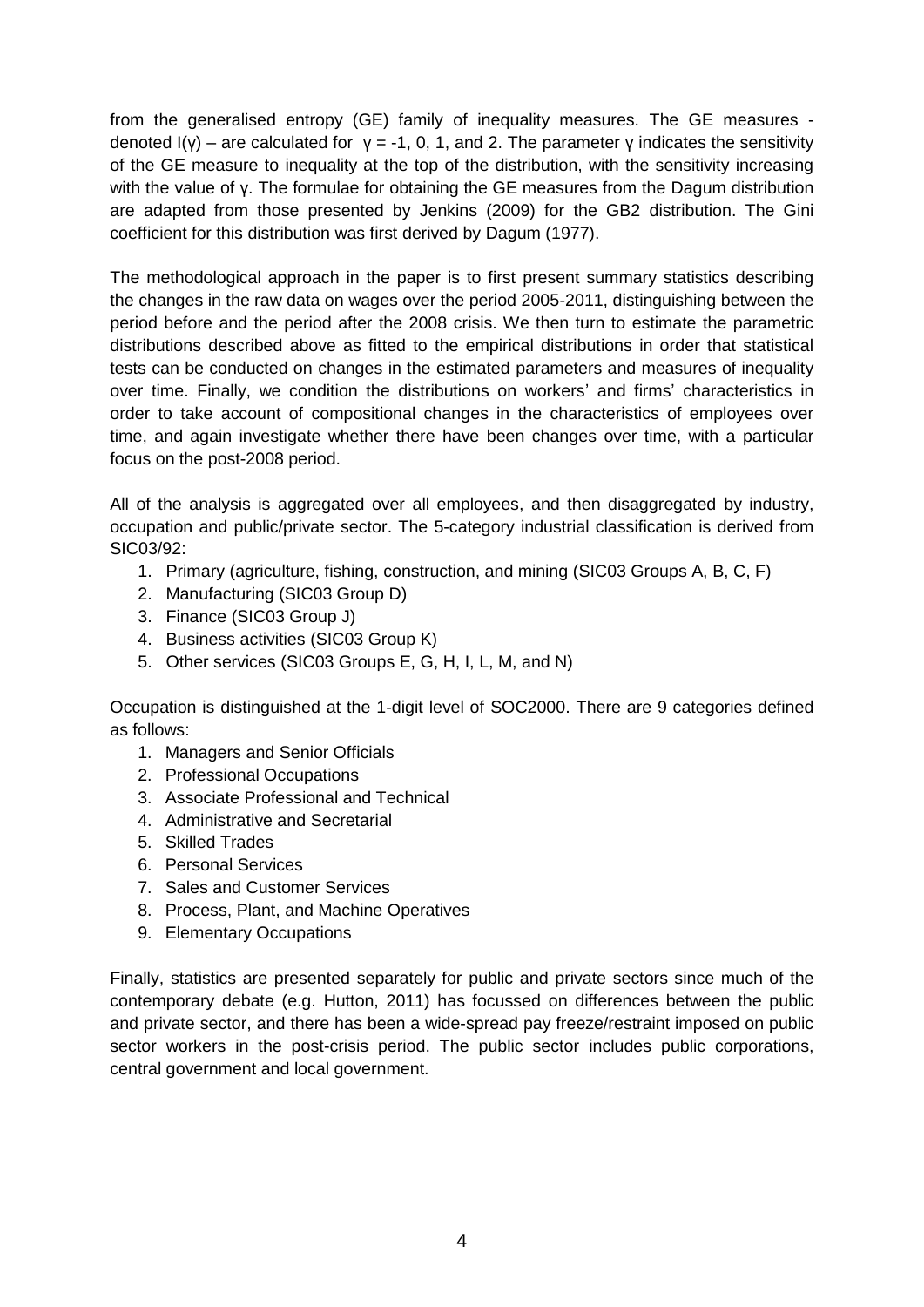### **2.3 Descriptive statistics**

#### *2.3.1 Wages*

Table A reports mean and median growth in real hourly wages in aggregate and by industry, occupation and sector for 2005-2011. Growth rates are also presented that distinguish between the pre-2008 and post-2008 crisis.

In aggregate, real mean (median) wages fell by 2.0% (2.5%) over the whole period, but increased by 1.0% (0.9%) over 2005-2007 and fell by 2.6% (2.7%) in the 2008-2011 period. This pattern is in general observed for all industry, occupation, and sector groups; increasing average wages before the recession period and decreasing average wages after, resulting in an overall decrease in average real wages between 2005 and 2011.

Exceptions to this pattern are observed in the professional and associate professional and technical occupational groups and also for manufacturing industry, for which average real wages were also (marginally) falling prior to the recession. The finance industry is also an exception, being the only industry which has consistently seen increasing real wages since 2005. Finally, the public sector experienced a small fall in mean wages over 2005-2008, and an increase since 2008.

### *2.3.2 Hours of work*

Table B reports similar statistics to Table A for weekly hours of work. At the aggregate level, mean hours have decreased over the whole period, but this is driven by decreases in the 2008-2011 period which have offset a small positive growth in mean hours during 2005- 2007.

Over the whole period, mean hours have fallen by twice as much in the private as in the public sector, with a fairly steady fall throughout the period for the public sector, and almost constant, followed by sharply decreasing hours in the private sector.

At the industry and occupational levels, there is some variation in what has happened in mean hours. With the exception of the primary sector, all industries saw stable or slightly increasing mean hours prior to 2008, followed by decreasing hours post-2008. In the primary sector, mean hours fell throughout the period 2005-2011, but with a more rapid fall post-2008.

For occupations, only professional and sales operatives saw a net increase in average hours over the whole period 2005-2011. While there are differences in the period prior to 2008, for all occupational groups, mean hours fell post-2008 with the exception of sales operatives.

The changes in median hours are small in general, with a small fall in the public sector offset by a small rise in the private sector.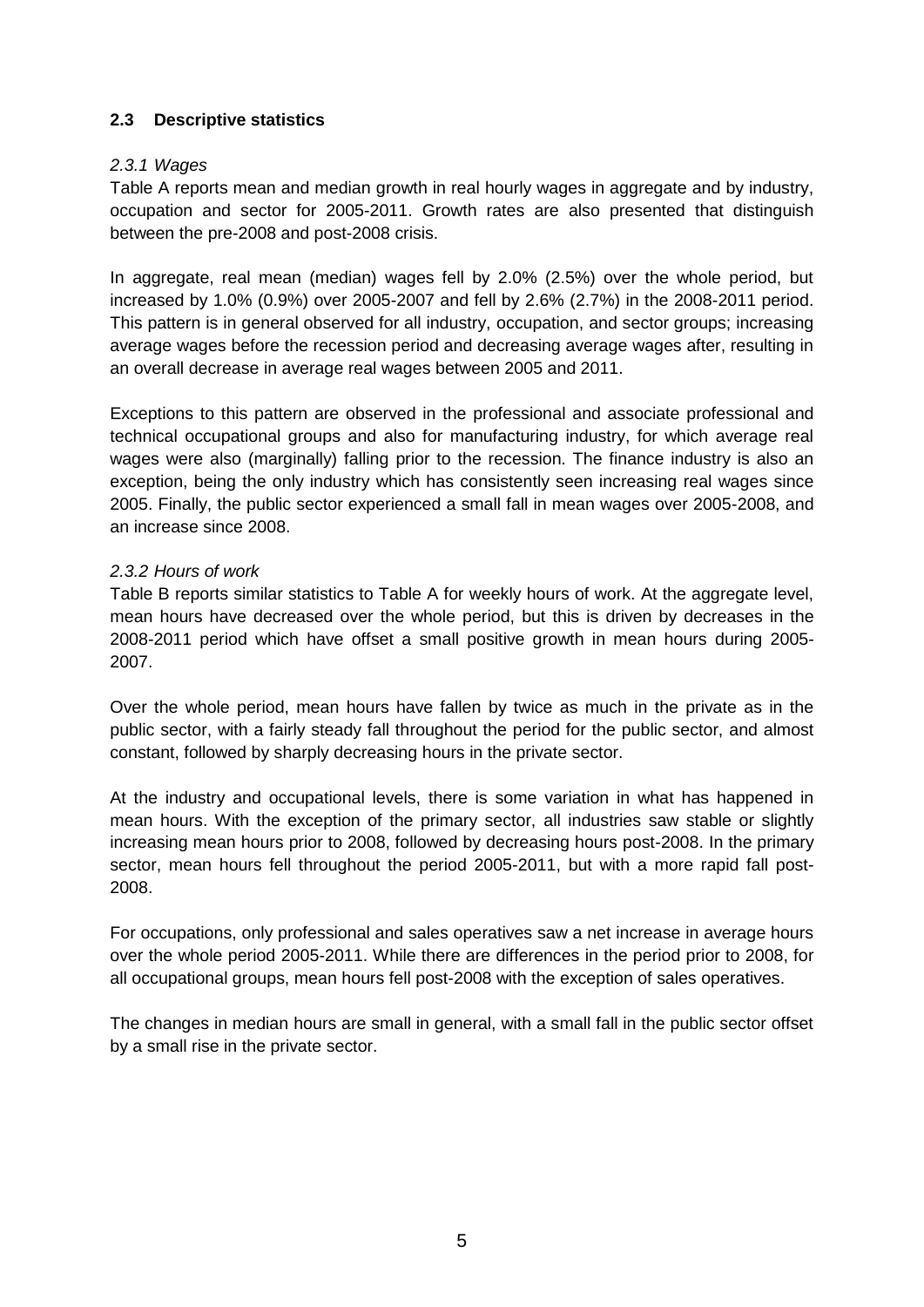## **3. Results**

#### **3.1 Wages: Unconditional distributions**

Tables C and D respectively show estimates of the lognormal and Dagum distribution parameters as fitted to the wage distribution. The estimated µ parameter of the lognormal distribution shows the mean of the log wage. Conditioning this parameter on a dummy variable for the recession period (d2008+, i.e. the period 2008-2011) highlights the difference in the mean of the wage distributions between these two periods and their statistical significance. In all cases  $\mu$  changed significantly, indicating that the differences in the mean wage evident in the summary statistics presented above are statistically significant. The mean significantly fell in aggregate and for all disaggregated sub-groups with the exception of the public sector and the finance industry, as suggested by the raw data.

The standard deviation, σ, measures the spread, and gives an indication of whether or not wage inequality has changed. Inequality measures for the lognormal distribution are increasing functions of this parameter. At the aggregate level, σ did not change significantly. However, at the industry level, it is significantly higher in the recession period in finance and significantly lower in other services. At the occupational level,  $\sigma$  is significantly higher for managers and senior officials and administrative and secretarial workers in the recession period and lower for sales and customer service and elementary occupations. At the sectoral level, there is no significant difference for the private sector but the value of  $\sigma$  is significantly lower post-recession for the public sector.

Conditioning the three parameters of the more flexible Dagum distribution (a, b, and b) on the time dummy d2008+ in this way suggests that more industry/occupational groups have seen significant changes in wage inequality than is suggested by the lognormal distribution. All estimated distributions have at least one parameter which differs significantly between the two time periods, and at the aggregate level and for five occupational groups, all three parameters differ significantly over time. The only exceptions are the manufacturing and business activities industrial groups in which no parameters differ significantly between the two time periods. With these exceptions, either/both of the 'a' or 'p' parameters (the parameters which determine the value of inequality measures calculated from the Dagum distribution) differ significantly over time, suggesting that in most sub-groups and in aggregate, wage inequality has changed significantly.

Estimates of measures of inequality are presented in Tables E and F. Table E shows Gini coefficients calculated from the lognormal distribution parameters presented in Table C, while Table F shows Gini coefficients and Generalised Entropy measures calculated from the Dagum distribution parameters as presented in Table D.

Lognormal distribution estimates of wage inequality using the Gini coefficient suggest that there is no overall difference between the pre and post recession periods in terms of the level of wage inequality. The Gini coefficient significantly increased in finance and for managers and senior officials and administrative and secretarial occupations. By contrast, the Gini coefficient significantly declined in other services and for associate professional and technical, sales and customer services, and elementary occupations. With the exception of associate professional and technical occupations, these results conform to how inequality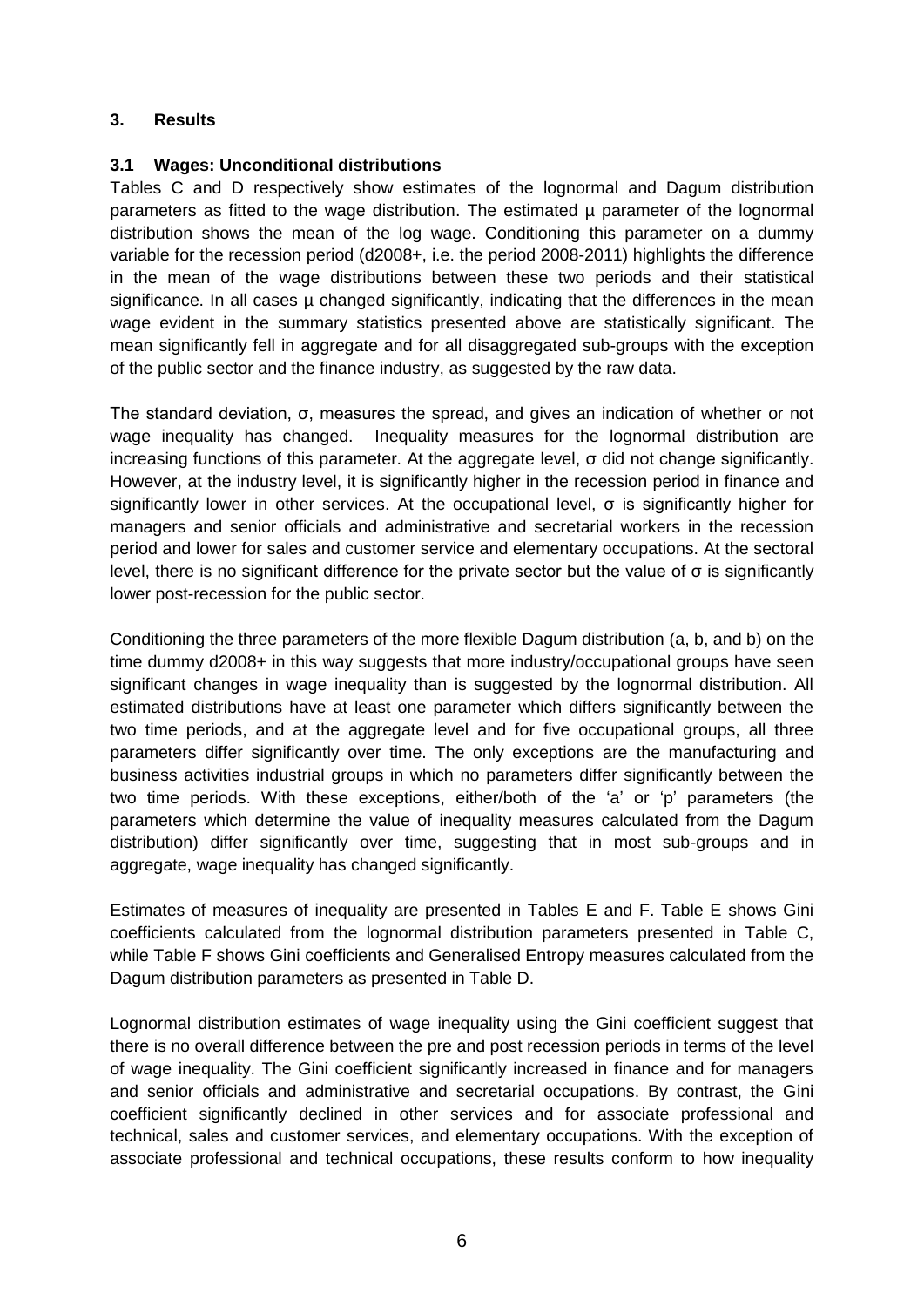would be expected to change based on the analysis of the σ parameter of the lognormal distribution.

Estimates of inequality measures derived from the Dagum distribution indicate that inequality changed in more occupational groups, and did also change at the aggregate level. Estimates of the Generalised Entropy measures I(-1), I(0), I(1), and I(2) allow an analysis of where in the distribution changes in inequality took place. At the aggregate level, the Gini coefficient did not change significantly (consistent with the lognormal distribution estimates). However, the I(1) and I(2) measures both increased significantly in the post recession period, indicating that inequality did increase, driven by increasing inequality in the top of the distribution.

At the industry level, there were no significant changes in inequality by any of the measures for any industry except finance (unlike with the lognormal estimates there is no evidence of significantly changing wage inequality in other services, including with the Gini coefficient). Wage inequality in finance increased significantly in the post-recession period by the Gini coefficient,  $I(-1)$ ,  $I(0)$ , and  $I(1)$ .

The occupations for which wage inequality significantly changed according to the lognormal distribution also do so according to the Dagum distribution results (i.e. higher for managers and senior officials and administrative and secretarial workers in the recession period and lower for sales and customer service and elementary occupations). The direction of change is the same and significant for each of the Gini coefficient and four Generalised Entropy indices, indicating changes in inequality occurring throughout the wage distributions for these occupations. Changes in all five inequality measures are also positive and significant for the professional occupations. There is evidence of greater inequality in the recession period in the skilled trades and personal services occupations for the I(2) measure, and so driven by the top of the distribution – and in the process, plant, and machine operatives occupations (significant increases in I(0), I(1), and I(2) following the recession). The associate professional and technical occupational group exhibits some evidence of decreased wage inequality after the recession due to changes at the bottom of the distribution (only I(-1) changed significantly).

## **3.2 Wages: Conditional distributions**

This subsection presents the results from modelling the lognormal distribution parameters as functions of individual characteristics. Both the µ and σ parameters are modelled as a function of the dummy variable for the post recession period (d2008+, age, age squared, gender, the log of firm size, regional dummies for London, Southeast and East, and a set of interaction terms with d2008+. The key determinant of wages which is missing from this model is education, which is a limitation of the ASHE data.

Despite the superior fit of the Dagum distribution to the wage data, the lognormal distribution is used because the parameters are more easily interpretable (i.e. µ as the mean of log wages and σ as a measure of the dispersion of the data, the standard deviation of log wages). The individual Dagum distribution parameters have no direct economic interpretation – the disadvantage of the more heavily parameterised distributions.

Tables G and H report the estimates of the  $\mu$  and  $\sigma$  equations respectively. The coefficients of the µ equation are interpretable as the coefficients of an OLS log-linear wage equation i.e.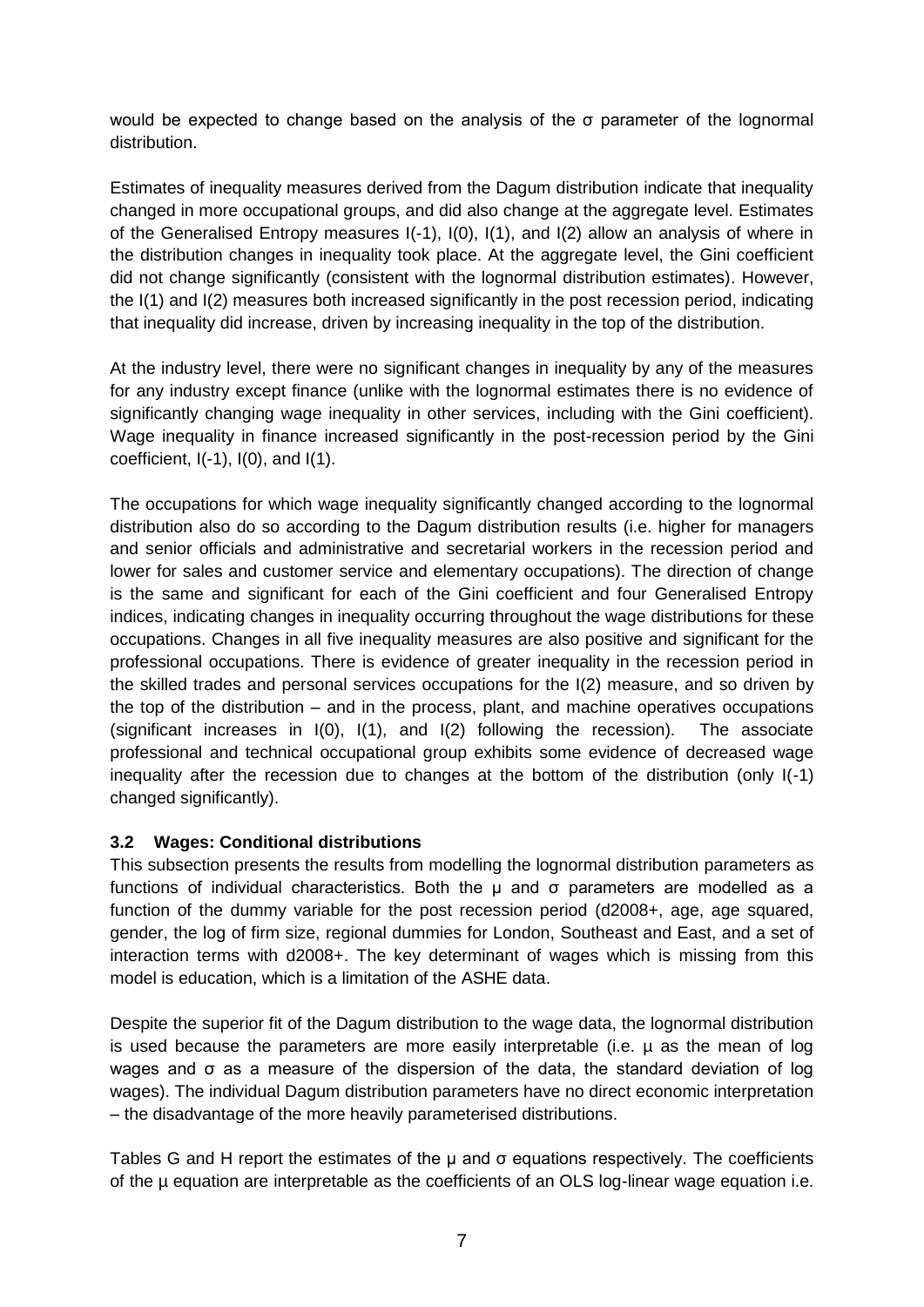the marginal effect of a change in the covariate on the logarithm of the wage. Interpreted as such, the coefficients generally have the expected sign and significance. The quadratic term in age (as a proxy for labour market experience) suggests expected log wages increase with age at a decreasing rate and is significant at the aggregate level and for all population subgroups. Female log wages are significantly lower and there is a positive return to working in London and the South-east in all regressions (also to working in the East in all regressions except for professional occupations. Generally, larger firms also pay higher wages ceteris paribus. The exceptions are for sales and customer services, finance, and the public sector.

These covariates and their changes over time do not fully capture the difference in mean wages pre and post-recession. The dummy variable for measuring this has a significant coefficient at the aggregate level and in finance, other services, managers, professional, personal services, sales, process, plant, and machine operatives, elementary occupations, and the public sector (negative) and primary industries and skilled trades (positive).

The relationship between the covariates and the standard deviation of the wage distribution is qualitatively similar to the relationship between the covariates and the mean. Age is generally associated with a higher expected standard deviation of log wages (although age is not significant for technical, personal services, and process, plant, and machine operatives. In skilled trades however, the estimated coefficient is significantly negative. In aggregate there is a significant quadratic in age, with a negative coefficient for age squared. This is true for each of the five industries and the public and private sectors, but just three occupations (managers and senior officials, sales and customer services, and elementary occupations). The quadratic for skilled trades is also significant with a positive coefficient on age squared.

All coefficients for log firm size are significant in explaining the standard deviation of wages. At the aggregate level this is positive but differs across the subsectors, being positive for skilled trades, personal services, process, plant, and machine operatives, elementary occupations and each industry with the exception of finance. In all other regressions the coefficient is negative. The gender dummy suggests that there is less wage dispersion amongst females (with no significant differences in the primary and manufacturing industries, the public sector, or skilled trades). Working in London is associated with significantly greater wage dispersion at the aggregate level and in all industries and occupations (but not significantly so for the process, plant, and machine operatives occupational group). At the sectoral level however, the coefficient is negative and significant in the public sector equation.

#### **3.3 Hours of work**

#### *3.3.1 Continuous Hours*

Table I reports the results of random effects regressions of total weekly hours worked. Controlling for the individuals' wage (which we recognise is endogenous), age, gender, region, and the log of the size of the firm the individual is employed in, there is evidence of significantly different hours of work in the post recession period.

At the aggregate level there is no significant change in average weekly hours between the two periods, however in the disaggregated regressions there are significant coefficients for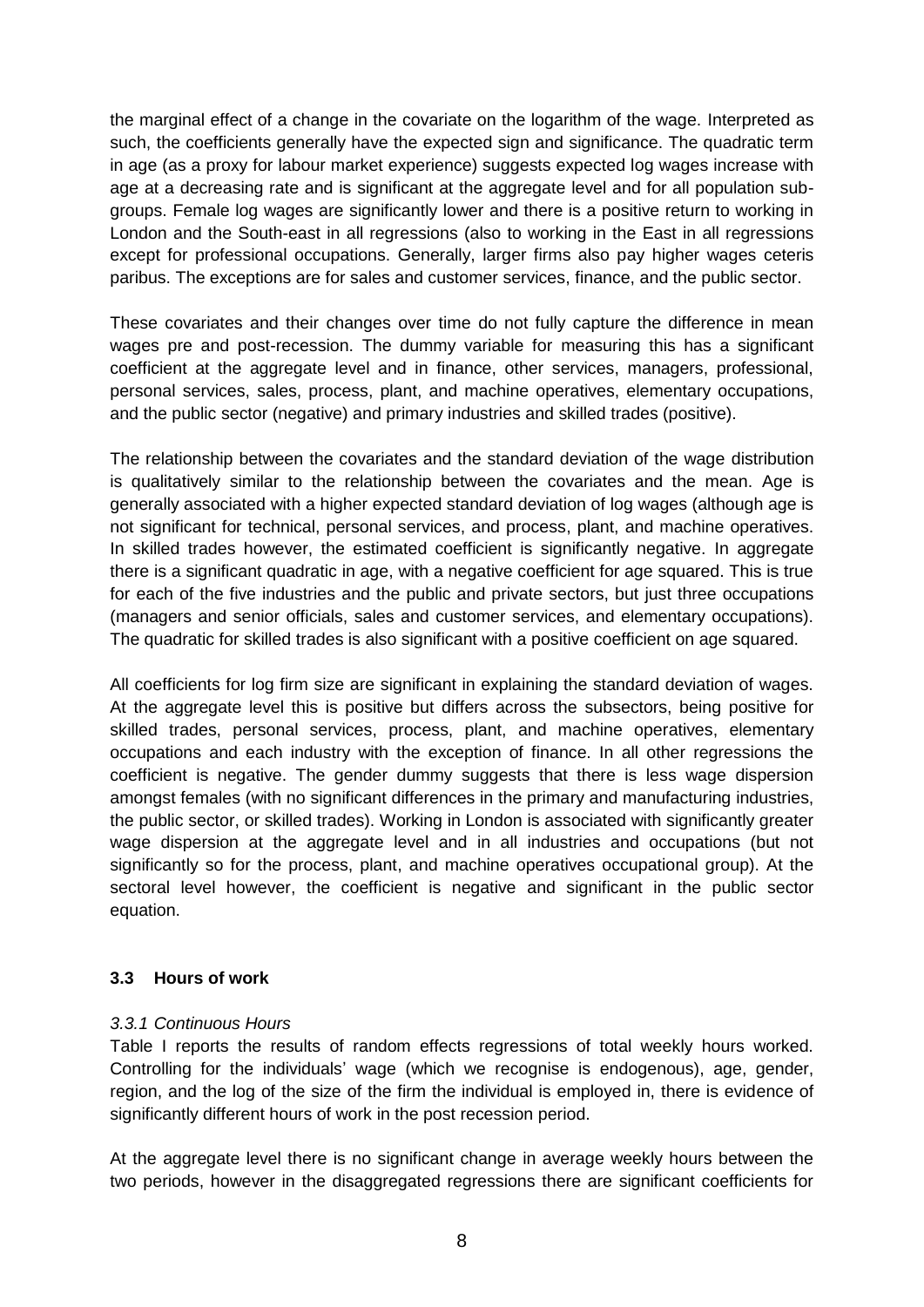the 2008+ dummy. Average weekly hours are significantly lower following the recession in the business activities, finance, and manufacturing industries, with the largest fall in manufacturing. Similarly, in the occupation regressions, hours are lower in the post recession period for all occupations with the exception of skilled trades and sales and customer services.

In terms of the other explanatory variables, the coefficient for the gender dummy (equal to 1) for females) is negative and significant at the aggregate level and for each industry and occupation. The dummy indicating that the individual works in London is typically found to have a positive and significant relationship with weekly hours (with the exception of manufacturing, skilled trades, and process, plant, and machine operatives which are insignificant and in the first case, negative but insignificantly different from zero).

The effect of firm size is more ambiguous. At the aggregate level, log firm size has a significantly negative effect on hours worked. This is also found in the finance and other services industries and sales and elementary occupations. A significantly positive relationship is found however in the case of the primary, manufacturing industries and business activities, and managers, associate professional and technical, administrative and secretarial, and process, plant, and machine operatives occupations.

A higher hourly wage is negatively correlated with fewer hours of labour supply in all regressions with the exceptions of skilled trades and process, plant, and machine operatives (where the coefficient is insignificant) and sales and elementary occupations. In each case the coefficient for age squared is opposite in sign to the coefficient for age implying a decreasing marginal effect of the wage on hours worked. Similarly, there is a decreasing marginal effect of age on hours worked. In this case, the coefficients for age are positive and significant in all regressions except for the finance industry.

#### *3.3.2 Discrete Hours*

Results of the marginal effects from probit models analysing the propensity for working full time rather than part time are presented in Table J. The functional form of the probit regressions is the same as that for the continuous hours regressions.

In terms of the dummy variable for the post recession period, individuals are significantly less likely to be working full time at the aggregate level following the recession. This is also true at the industry level, with the exception of the finance industry. The probability of working full time is also significantly lower for managers and senior officials, associate professional and technical, administrative and secretarial, personal services, and process, plant, and machine operatives occupations. In all other occupations, the probability of working full time was also lower following the recession but not significantly so.

A higher hourly wage is associated with a higher (though diminishing marginal) probability of working full time in all regressions except for the primary industries (where the effect of the quadratic in the wage is insignificant) and the managers and professional occupations (where the effect of the wage is significantly negative). The findings are similar for the quadratic in age, with the exceptions being the finance industry and the administrative and personal services occupations.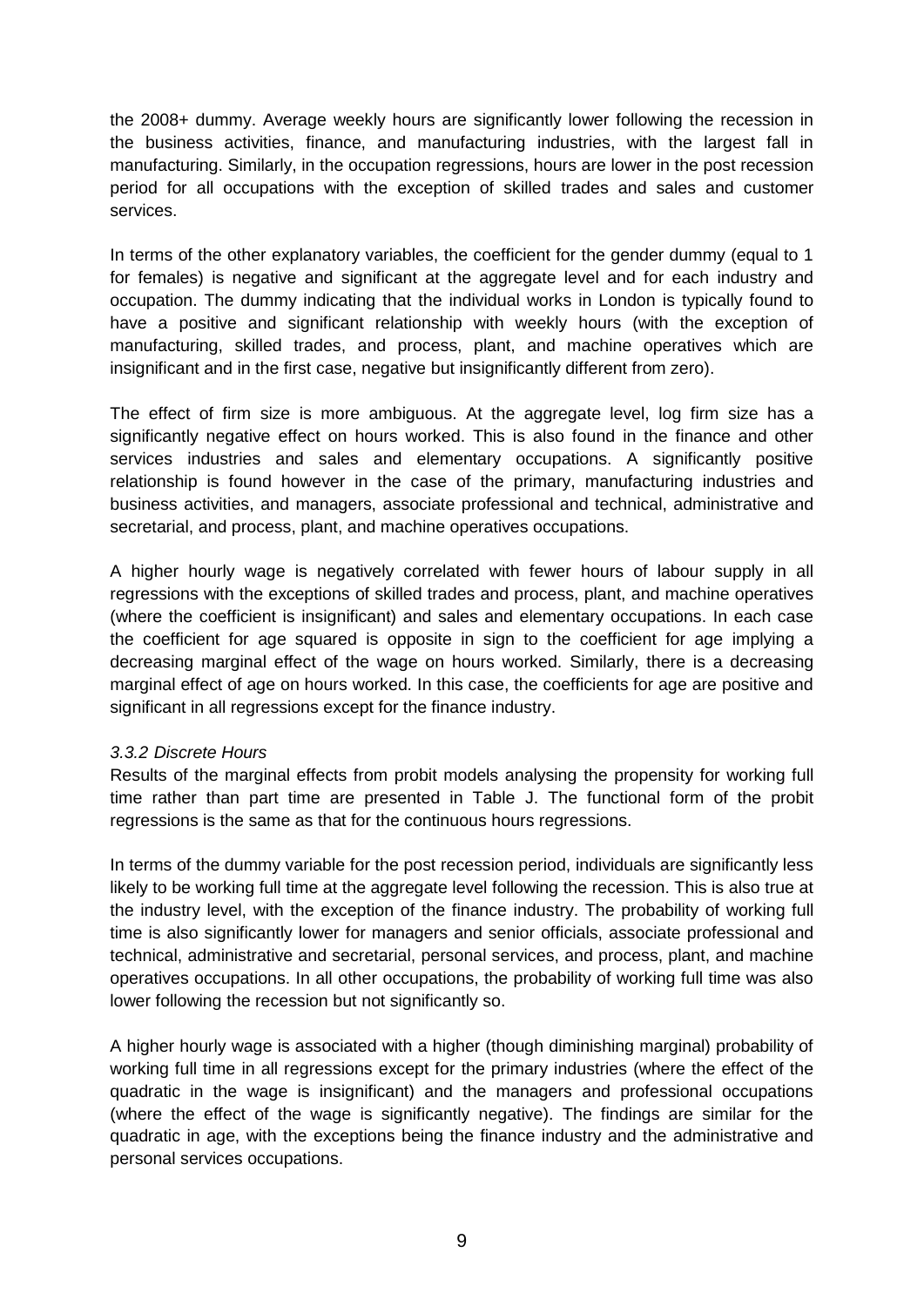As in the case of the continuous hours regressions, the effect of firm size differs by industry/occupation (on aggregate, larger firm size means a significantly reduced probability of working full time). In the primary, manufacturing, and business activities industries and the managers, professional, technical, administrative, skilled trades, and process plant and machine operatives occupations, the effect of firm size on the probability of working full time is positive. The effect is negative for finance, other services, personal services, sales, and elementary occupations.

Females have a significantly lower probability of being employed full time in all industries and occupations, consistent with the result that females work significantly fewer hours as shown in the random effects regressions. The probability of an individual working full time is higher if they work in London (at the aggregate level). The London coefficient is significant for the finance, business activities, and other services industries, and positive in each case. At the occupational level, working in London is associated with a higher probability of full time employment in the managers, professional, and technical occupations, but a significantly lower probability in the sales and process, plant, and machine operatives occupations.

## **4. Conclusions**

In this paper we have highlighted the changes in the wage distribution and the hours of work over the 2005-2011 period. This analysis has been conducted at the level of industries, occupations, and the public and private sectors.

The aggregate and disaggregated wage distributions all differ significantly across the 2005- 2007 and 2008-2011 periods. Mean real wages have significantly decreased on aggregate following the recession, and in almost all sections of the economy, the notable exceptions to this result being the finance industry and public sector. Significant differences in the lognormal parameters between the two periods were still found even when conditioning on a number of individual characteristics.

Aggregate wage inequality has increased when considering the more top-sensitive inequality measure of the Generalised Entropy family. At the industry level, inequality only differed significantly in the finance industry and by all measures except I(2). At the occupational level there is evidence of different trends in inequality, with increases in inequality amongst managers and senior officials, professional occupations, and administrative and secretarial occupations, and also decreases in inequality amongst sales and customer services, and elementary occupations. In these occupations, changes in inequality were significant for all estimated measures.

In terms of hours, there is evidence of significantly lower numbers of hours being worked across the economy following the recession (except in the case of the public sector). There is also a significantly increased probability of individuals working part time.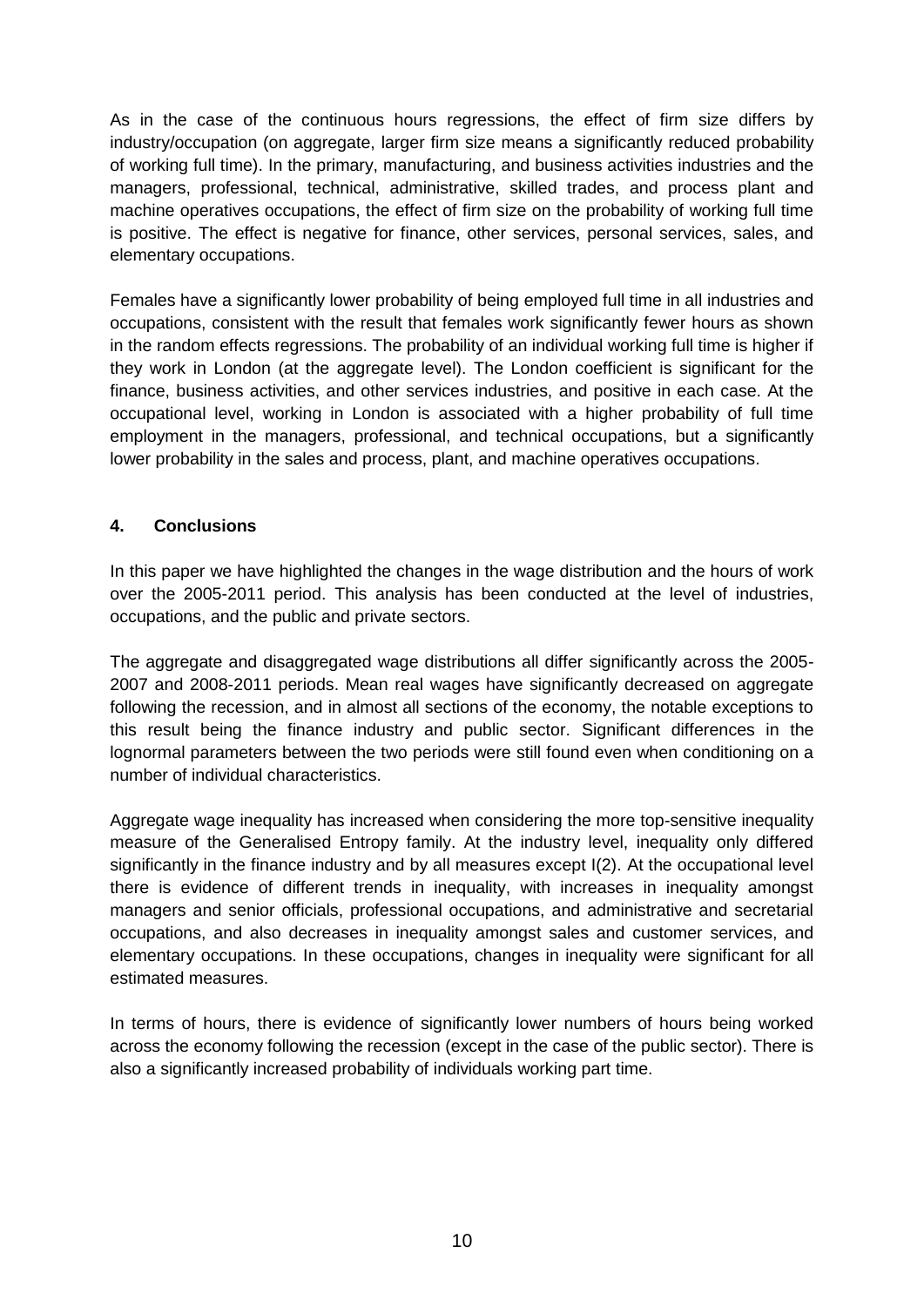#### **REFERENCES**

- Atkinson, A.B., T. Piketty and E. Saez (2011), "Top Incomes in the Long Run of History", *Journal of Economic Literature*, 49(1), pp. 3-71.
- Bird, D (2004) "Methodology for the 2004 Annual Survey of Hours and Earnings" *Labour Market Trends* pp. 457-463
- Cribb, J. Joyce, R. and Phillips D. (2012) Living standards, poverty and inequality in the UK: 2012. IFS Commentaries. Institute of Fiscal Studies.
- Dagum, C (1977) "A new model of personal income distribution: Specification and estimation" *Economie Applique,* 30, pp. 413-437
- Goos, M. and Manning, A. (2007) Lousy and lovely jobs: the rising polarization of work in Britain, *Review of Economics and Statistics*, 89: pp. 118–33.
- Gregg, P. and Wadsworth, J. (2010), 'Unemployment and Inactivity in the 2008-2009 recession', *Economic and Labour Market Review*, 4(8), August.
- Harrison, A (1981) "Earnings by Size: A Tale of Two Distributions" *The Review of Economic Studies*, 48, pp. 621-631
- High Pay Commission (2011) *Cheques with Balances: Why tackling high pay is in the national interest*, Final report of the High Pay Commission, www.highpaycommission.co.uk/
- Hutton (2011), Hutton Review of Fair Pay in the public sector: Final Report March 2011 http://www.hm-treasury.gov.uk/indreview\_willhutton\_fairpay.htm
- Jenkins (2009) "Distributionally-Sensitive Inequality Indices and the GB2 Income Distribution" *Review of Income and Wealth*, 55, pp. 392-398
- Joyce R. and Sibieta, L. (2012) "Country case study UK", Chapter 7 in *The Great Recession and the Distribution of Household Income: Fondazione Rodolfo Debendetti Reports*. S. P. Jenkins, A. Brandolini, J. Micklewright and B. Nolan (Eds.) Oxford University Press, Oxford.
- Machin S. (2008) An appraisal of economic research on changes in wage inequality. Labour, 22: pp. 7–26.
- Machin S. (2011) "Changes in UK Wage Inequality over the Last Forty Years", Chapter 11 in **The Labour Market in Winter: The State of Working Britain, P.Gregg and J. Wadsworth** (eds). Oxford University Press, Oxford.
- Majumder, A and Chakravarty, S (1990) "Distribution of Personal Income: Development of a new model and its application to US income data" *Journal of Applied Econometrics,* 5, pp. 189-196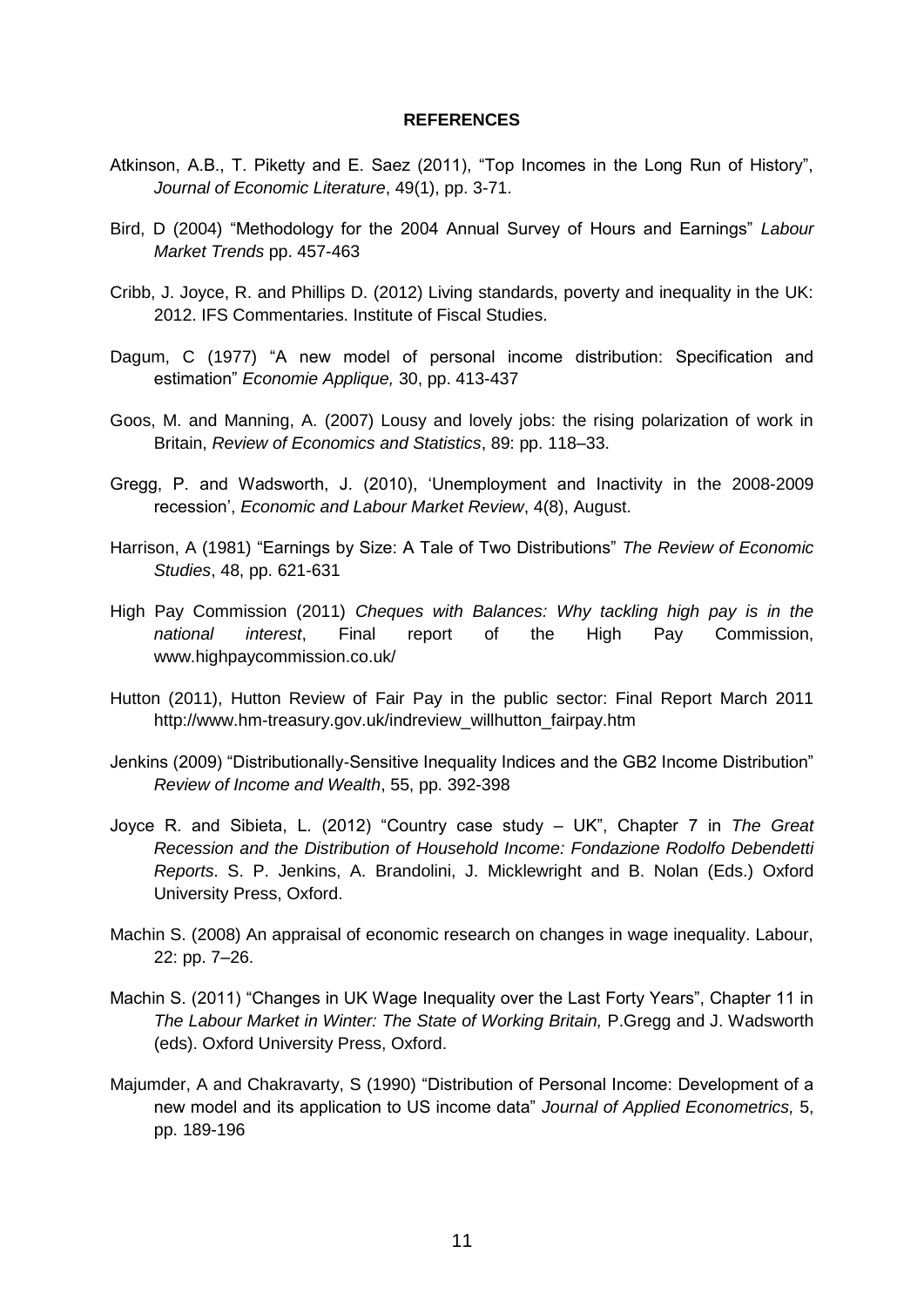- McDonald, J and Mantralla, A (1995) "The Distribution of Personal Income: Revisited" *Journal of Applied Econometrics*, 10, pp. 201-204
- McDonald, J and Xu, Y (1995) "A generalisation of the beta distribution with applications" *Journal of Econometrics*, 66, pp. 133-152
- Morris D (2013), "The Changing Distribution of Wages and Wage Inequality in UK Industries and Occupations 1975-2011, mimeo, University of Sheffield, January 8 2013.
- Muriel, A. and Sibieta, L. (2009). *Living Standards During Previous Recessions*, Briefing Note BN85. London: Institute for Fiscal Studies.<http://www.ifs.org.uk/bns/bn85.pdf>
- OECD (2011) *Divided We Stand: Why Inequality Keeps Rising,* OECD.
- Stewart M (2011), The Changing Picture of Earnings Inequality in Britain and the Role of Regional and Sectoral Differences, *National Institute Economic Review*, 218, pp. R20- R32.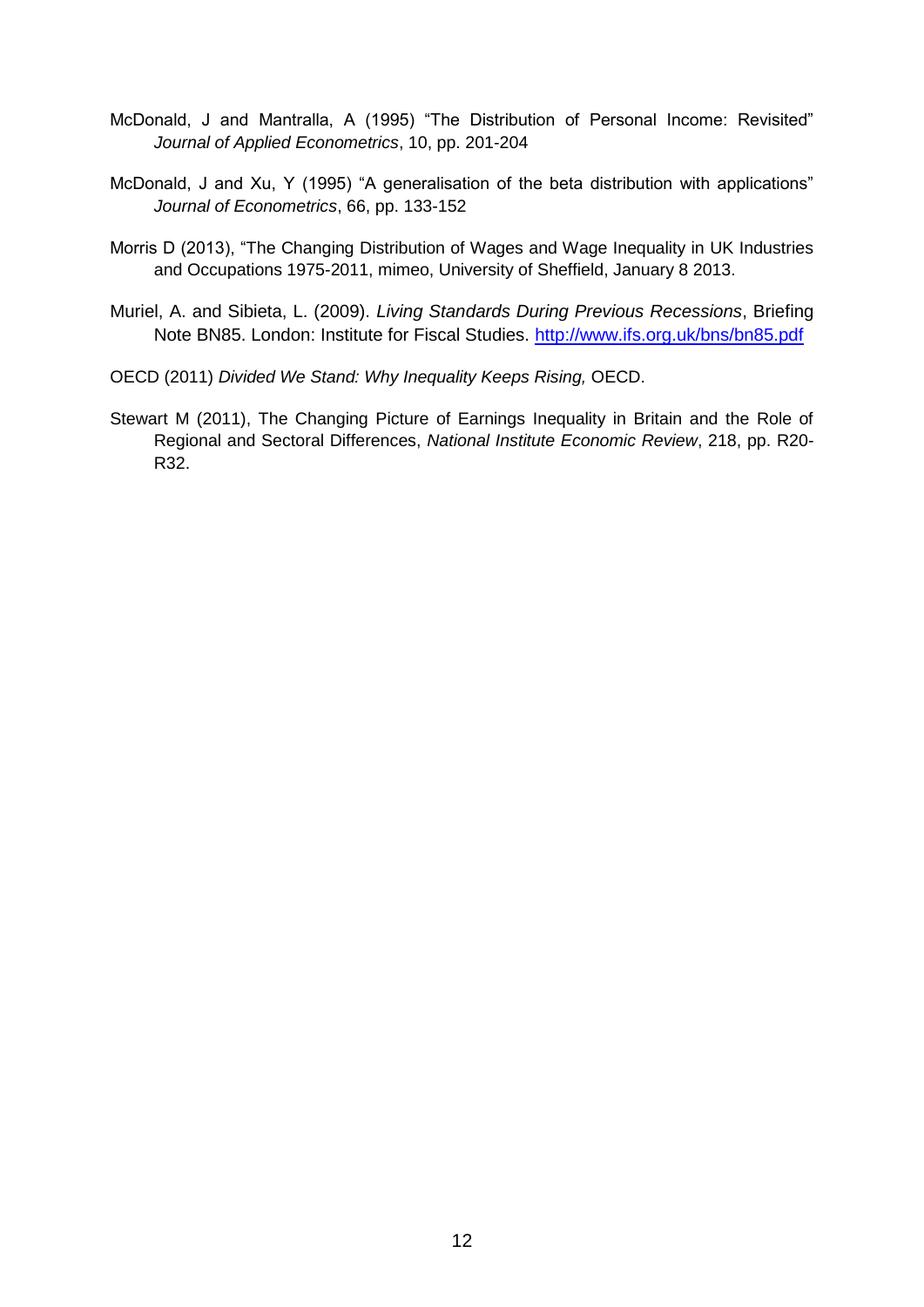# **Table A: Growth in Mean and Median Wages**

|         |        |                  |         | <b>SECTOR</b> |         |                 |                 |               |          |
|---------|--------|------------------|---------|---------------|---------|-----------------|-----------------|---------------|----------|
|         |        | <b>AGGREGATE</b> | Primary | Manuf.        | Finance | <b>Business</b> | <b>Services</b> | <b>Public</b> | Private  |
| growth  | Mean   | $-2.0\%$         | $-2.5%$ | $-3.8%$       | 12.3%   | $-5.1%$         | $-2.2%$         | 0.2%          | $-3.0%$  |
| 2005-11 | Median | $-2.5%$          | $-2.8%$ | $-3.2%$       | 11.4%   | $-4.4%$         | $-2.1%$         | 1.3%          | $-5.0%$  |
| growth  | Mean   | 1.0%             | 4.6%    | $-0.3%$       | 3.5%    | 1.5%            | 0.5%            | $-0.7%$       | 1.9%     |
| 2005-07 | Median | 0.9%             | 2.5%    | $-0.1%$       | 3.6%    | 1.0%            | 0.6%            | 0.1%          | 1.4%     |
| growth  | Mean   | $-2.6%$          | $-5.5%$ | $-6.4%$       | 5.0%    | $-5.1%$         | $-1.6%$         | 2.6%          | $-5.2\%$ |
| 2008-11 | Median | $-2.7%$          | $-4.2%$ | $-4.2%$       | 3.4%    | $-3.5%$         | $-2.0%$         | 2.2%          | $-5.2%$  |

|         |        | <b>OCCUPATION</b> |         |                  |         |                |          |         |         |          |  |  |
|---------|--------|-------------------|---------|------------------|---------|----------------|----------|---------|---------|----------|--|--|
|         |        | <b>Managers</b>   | Prof.   | <b>Technical</b> | Admin   | <b>Skilled</b> | Personal | Sales   | Process | Element. |  |  |
| growth  | mean   | $-3.6%$           | $-6.2%$ | $-5.6%$          | $-2.1%$ | $-4.1%$        | $-3.2%$  | $-1.4%$ | $-5.8%$ | $-5.0\%$ |  |  |
| 2005-11 | median | $-4.3%$           | $-7.2%$ | $-5.9%$          | $-3.2%$ | $-4.8%$        | $-2.8%$  | $-0.6%$ | $-5.5%$ | $-4.2%$  |  |  |
| growth  | mean   | 0.7%              | $-1.7%$ | $-0.9%$          | 0.9%    | 1.4%           | 0.2%     | 1.8%    | 1.0%    | 0.9%     |  |  |
| 2005-07 | median | 0.1%              | $-2.2%$ | $-1.7%$          | 0.5%    | 0.7%           | 0.7%     | 1.9%    | 1.0%    | 1.5%     |  |  |
| growth  | mean   | $-2.6%$           | $-2.5%$ | $-6.5%$          | $-2.4%$ | $-5.2%$        | $-3.9%$  | $-1.5%$ | $-5.8%$ | $-4.5%$  |  |  |
| 2008-11 | median | $-3.0%$           | $-3.4%$ | $-3.9%$          | $-2.1%$ | $-5.1%$        | $-3.4%$  | $-1.1%$ | $-4.9%$ | $-4.0%$  |  |  |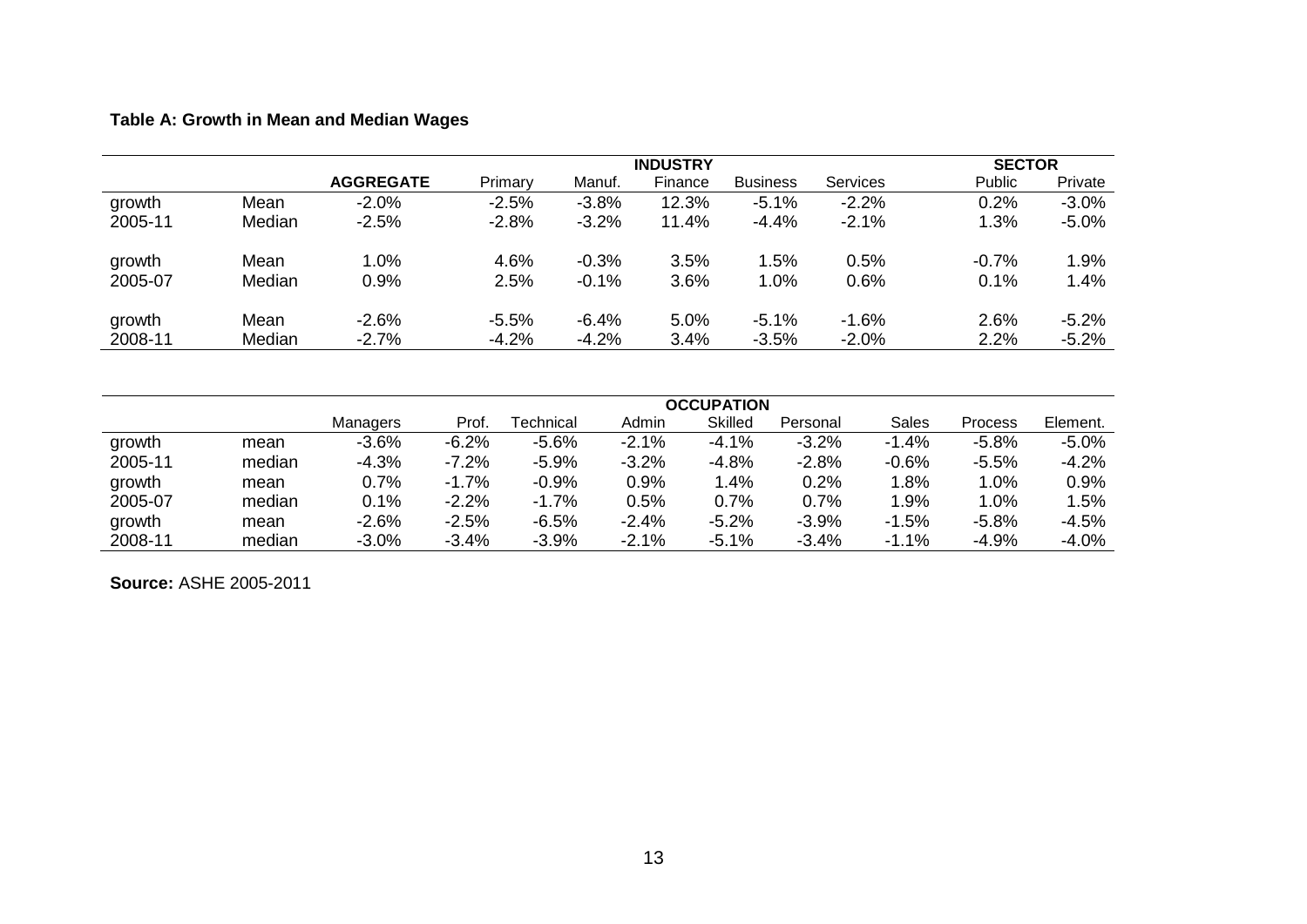## **Table B: Growth in Mean and Median Hours**

|         |        |                  |         | <b>SECTOR</b> |         |                 |                 |         |         |
|---------|--------|------------------|---------|---------------|---------|-----------------|-----------------|---------|---------|
|         |        | <b>AGGREGATE</b> | Primary | Manuf.        | Finance | <b>Business</b> | <b>Services</b> | Public  | Private |
| growth  | Mean   | $-1.1\%$         | $-2.2%$ | 0.1%          | 1.6%    | $-0.8%$         | $-0.6%$         | $-0.6%$ | $-1.2%$ |
| 2005-11 | Median | 0.0%             | 0.0%    | 0.6%          | 0.0%    | 1.3%            | 0.7%            | $-0.3%$ | 0.3%    |
| growth  | Mean   | 0.1%             | $-0.6%$ | 0.6%          | 1.1%    | 0.0%            | 0.2%            | $-0.6%$ | 0.4%    |
| 2005-07 | Median | 0.0%             | 0.0%    | 1.2%          | 0.0%    | 1.0%            | 1.0%            | 0.0%    | 0.3%    |
| growth  | Mean   | $-1.6%$          | $-2.4%$ | $-0.8%$       | $-0.1%$ | $-1.7%$         | $-0.9%$         | $-0.7%$ | $-1.9%$ |
| 2008-11 | Median | 0.0%             | 0.0%    | $-0.7%$       | $-0.1%$ | 0.0%            | $-0.8%$         | $-0.6%$ | 0.0%    |

|         |        | <b>OCCUPATION</b> |         |                  |         |                |          |       |         |          |  |
|---------|--------|-------------------|---------|------------------|---------|----------------|----------|-------|---------|----------|--|
|         |        | <b>Managers</b>   | Prof.   | <b>Technical</b> | Admin   | <b>Skilled</b> | Personal | Sales | Process | Element. |  |
| growth  | mean   | $-1.1%$           | 0.7%    | $-0.2%$          | $-1.7%$ | $-1.5%$        | $-0.1%$  | 0.4%  | $-1.4%$ | $-2.8%$  |  |
| 2005-11 | median | 0.3%              | 2.9%    | 1.1%             | 0.1%    | $0.0\%$        | $-0.3%$  | 3.1%  | 0.3%    | $-1.4%$  |  |
| growth  | mean   | $-0.4%$           | 0.3%    | 0.1%             | 0.0%    | $-0.3%$        | $-0.5%$  | 0.1%  | 0.8%    | 0.8%     |  |
| 2005-07 | median | 0.3%              | 0.7%    | 0.4%             | 0.8%    | 0.0%           | $-1.0%$  | 0.0%  | 2.4%    | 2.8%     |  |
| growth  | mean   | $-0.9%$           | $-0.3%$ | $-0.7%$          | $-2.1%$ | $-2.0\%$       | $-0.2%$  | 0.3%  | $-2.4%$ | $-4.4%$  |  |
| 2008-11 | median | 0.0%              | 0.0%    | $-0.1%$          | $-1.3%$ | 0.0%           | $-0.3%$  | 3.1%  | $-2.2%$ | $-5.0%$  |  |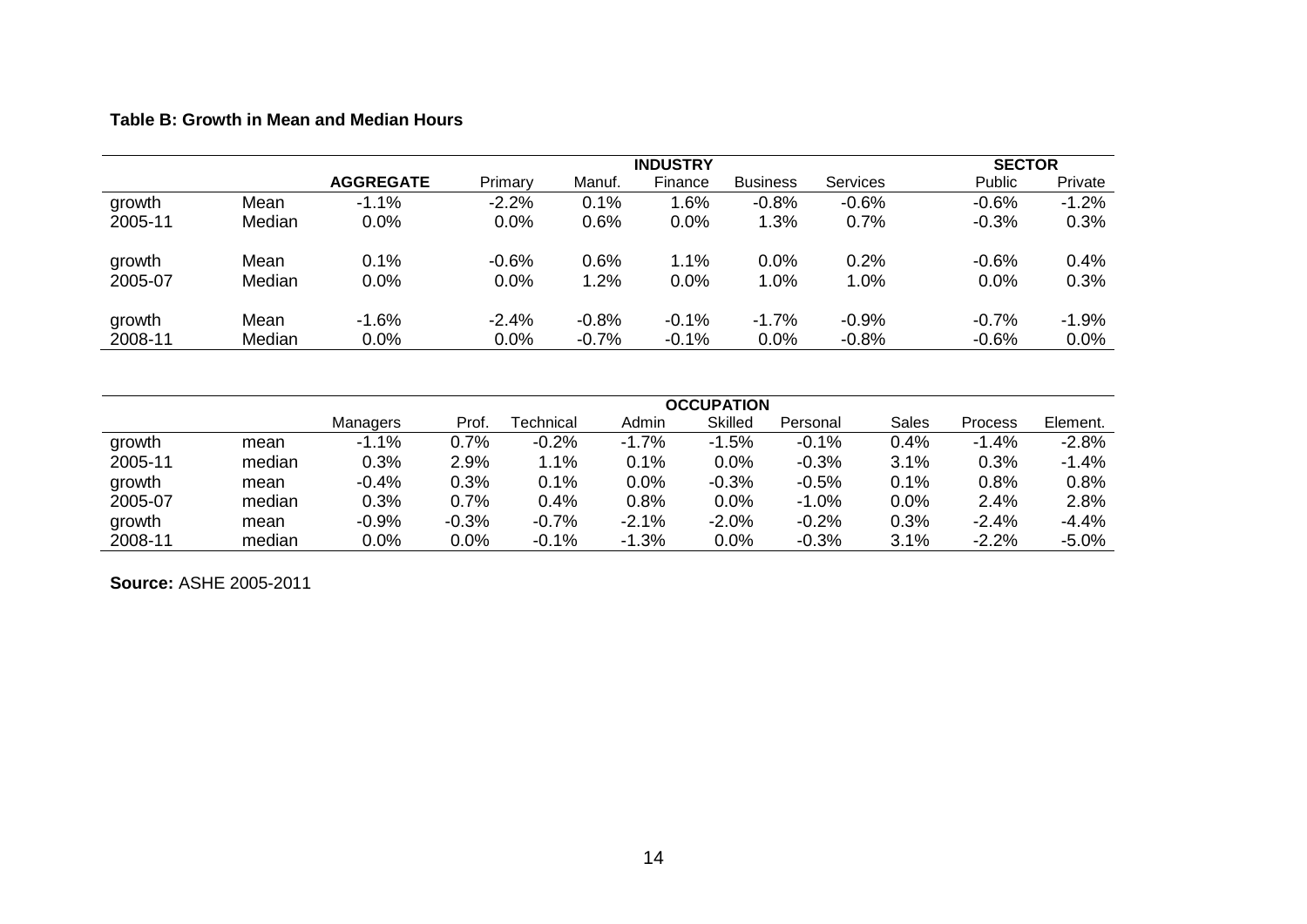# **Table C: Lognormal Distribution Parameters**

|                  |          |                  |            |             | <b>INDUSTRY</b> |                 |             |             | <b>SECTOR</b> |
|------------------|----------|------------------|------------|-------------|-----------------|-----------------|-------------|-------------|---------------|
| <b>Parameter</b> |          | <b>AGGREGATE</b> | Primary    | Manuf.      | Finance         | <b>Business</b> | Services    | Public      | Private       |
|                  | cons     | 2.539***         | $2.570***$ | 2.586***    | 2.865***        | $2.659***$      | 2.476***    | $2.648***$  | 2.489***      |
|                  | p-value  | 0.00             | 0.00       | 0.00        | 0.00            | 0.00            | 0.00        | 0.00        | 0.00          |
|                  | $d2008+$ | $-0.010***$      | $-0.014**$ | $-0.015***$ | $0.059***$      | $-0.026***$     | $-0.008***$ | $0.008***$  | $-0.020***$   |
|                  | p-value  | 0.00             | 0.00       | 0.00        | 0.00            | 0.00            | 0.00        | 0.00        | 0.00          |
| σ                | cons     | $0.775***$       | $0.670***$ | $0.691***$  | $0.900***$      | $0.857***$      | $0.749***$  | $0.700***$  | $0.799***$    |
|                  | p-value  | 0.00             | 0.00       | 0.00        | 0.00            | 0.00            | 0.00        | 0.00        | 0.00          |
|                  | $d2008+$ | $-0.001$         | $-0.004$   | $-0.004$    | $0.019**$       | $-0.006$        | $-0.006***$ | $-0.015***$ | 0.002         |
|                  | p-value  | 0.60             | 0.56       | 0.26        | 0.00            | 0.12            | 0.00        | 0.00        | 0.28          |

|                  |          |             |             |             |             | <b>OCCUPATION</b> |            |             |                |             |
|------------------|----------|-------------|-------------|-------------|-------------|-------------------|------------|-------------|----------------|-------------|
| <b>Parameter</b> |          | Managers    | Prof.       | Technical   | Admin       | <b>Skilled</b>    | Personal   | Sales       | <b>Process</b> | Element.    |
| u                | cons     | $3.013***$  | $3.081***$  | $2.730***$  | $2.351***$  | $2.441***$        | $2.181***$ | $2.028***$  | $2.331***$     | $2.064***$  |
|                  | p-value  | 0.00        | 0.00        | 0.00        | 0.00        | 0.00              | 0.00       | 0.00        | 0.00           | 0.00        |
|                  | $d2008+$ | $-0.031***$ | $-0.039***$ | $-0.021***$ | $-0.010***$ | $-0.019***$       | $-0.004*$  | $-0.005**$  | $-0.028***$    | $-0.025***$ |
|                  | p-value  | 0.00        | 0.00        | 0.00        | 0.00        | 0.00              | 0.05       | 0.01        | 0.00           | 0.00        |
| σ                | cons     | $0.822***$  | $0.606***$  | $0.559***$  | $0.452***$  | $0.509***$        | $0.426***$ | $0.408***$  | $0.457***$     | $0.412***$  |
|                  | p-value  | 0.00        | 0.00        | 0.00        | 0.00        | 0.00              | 0.00       | 0.00        | 0.00           | 0.00        |
|                  | $d2008+$ | $0.008*$    | 0.001       | $-0.007$    | $0.013***$  | $-0.004$          | 0.000      | $-0.022***$ | 0.001          | $-0.014***$ |
|                  | p-value  | 0.03        | 0.72        | 0.06        | 0.00        | 0.41              | 0.92       | 0.00        | 0.81           | 0.00        |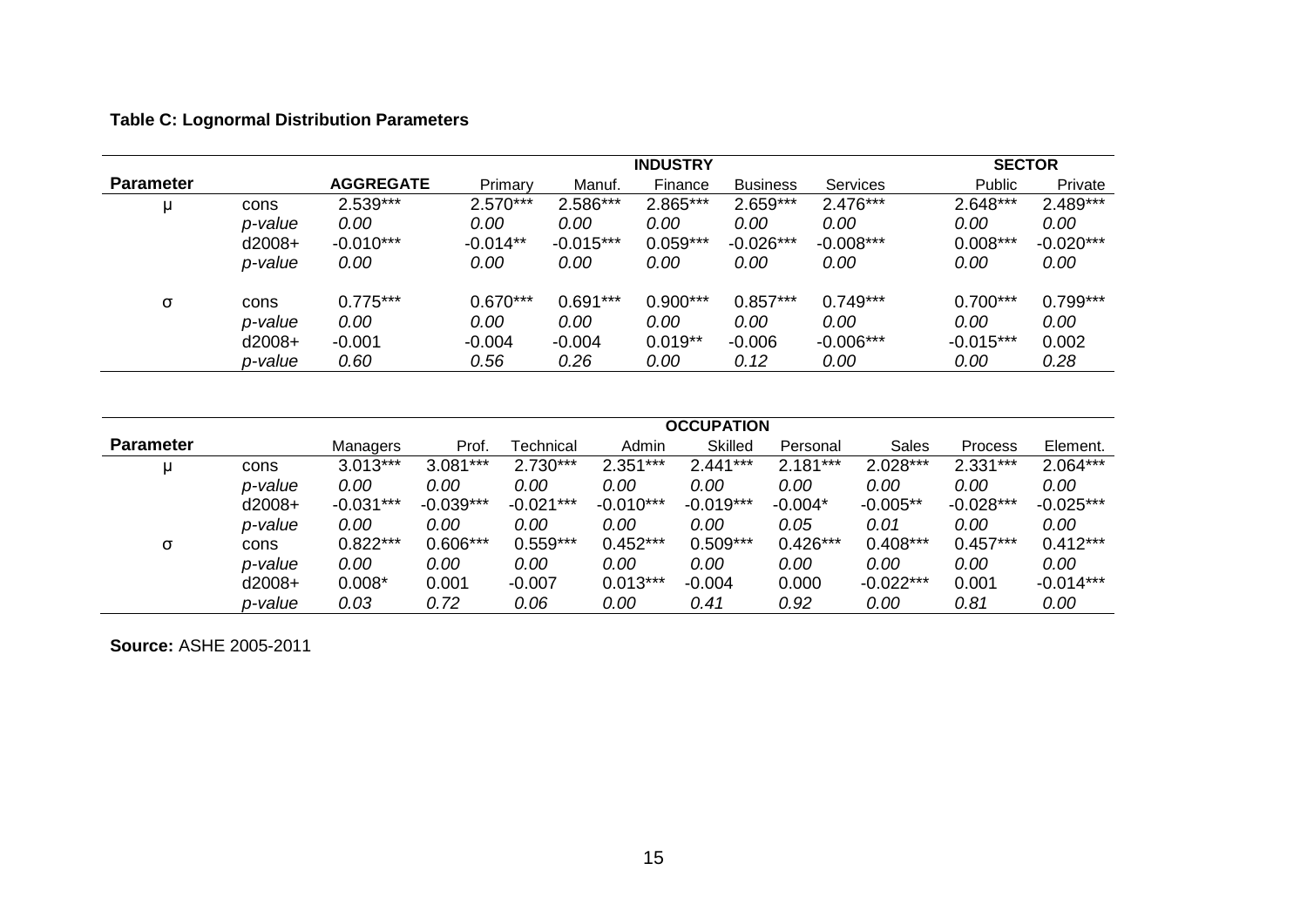# **Table D: Dagum Distribution Parameters**

|                  |          |                  |            |            | <b>INDUSTRY</b> |                 |            | <b>SECTOR</b> |         |
|------------------|----------|------------------|------------|------------|-----------------|-----------------|------------|---------------|---------|
| <b>Parameter</b> |          | <b>AGGREGATE</b> | Primary    | Manuf.     | Finance         | <b>Business</b> | Services   | Public        | Private |
| a                | cons     | $2.362***$       | $3.039***$ | $2.708***$ | 2.025***        | $2.101***$      | $2.442***$ |               |         |
|                  | p-value  | 0.00             | 0.00       | 0.00       | 0.00            | 0.00            | 0.00       |               |         |
|                  | $d2008+$ | $-0.025*$        | $-0.0639$  | 0.032      | $-0.097***$     | $-0.015$        | $-0.013$   |               |         |
|                  | p-value  | 0.01             | 0.14       | 0.22       | 0.00            | 0.56            | 0.28       |               |         |
| b                | cons     | 3.952***         | 8.242***   | 5.848***   | $3.714***$      | 3.664***        | 3.790***   |               |         |
|                  | p-value  | 0.00             | 0.00       | 0.00       | 0.00            | 0.00            | 0.00       |               |         |
|                  | $d2008+$ | $-0.589***$      | $-0.806**$ | 0.229      | $-0.781$        | $-1.013$        | $-0.515*$  |               |         |
|                  | p-value  | 0.00             | 0.01       | 0.42       | 0.22            | 0.09            | 0.01       |               |         |
| p                | cons     | 9.296***         | $2.763***$ | 5.684***   | $13.47***$      | $10.30***$      | 9.653***   |               |         |
|                  | p-value  | 0.00             | 0.00       | 0.00       | 0.00            | 0.00            | 0.00       |               |         |
|                  | $d2008+$ | 3.380**          | $0.606*$   | $-0.585$   | 6.861           | 8.043           | $3.481*$   |               |         |
|                  | p-value  | 0.00             | 0.02       | 0.29       | 0.30            | 0.09            | 0.02       |               |         |

|                  |          |            |             |             |             | <b>OCCUPATION</b> |            |            |             |            |
|------------------|----------|------------|-------------|-------------|-------------|-------------------|------------|------------|-------------|------------|
| <b>Parameter</b> |          | Managers   | Prof.       | Technical   | Admin       | <b>Skilled</b>    | Personal   | Sales      | Process     | Element.   |
| a                | cons     | 2.581***   | $4.212***$  | $4.457***$  | 4.588***    | $4.777***$        | 4.973***   | $5.372***$ | $4.312***$  | 4.925***   |
|                  | p-value  | 0.00       | 0.00        | 0.00        | 0.00        | 0.00              | 0.00       | 0.00       | 0.00        | 0.00       |
|                  | $d2008+$ | $-0.061**$ | $-0.140***$ | $-0.042$    | $-0.122***$ | $-0.287***$       | $-0.145*$  | $0.165***$ | $-0.208***$ | $0.187***$ |
|                  | p-value  | 0.00       | 0.00        | 0.36        | 0.00        | 0.00              | $-0.01$    | 0.00       | 0.00        | 0.00       |
| b                | cons     | 14.28***   | $21.01***$  | 14.53***    | 7.887***    | $11.19***$        | 6.685***   | 5.567***   | $7.417***$  | 5.446***   |
|                  | p-value  | 0.00       | 0.00        | 0.00        | 0.00        | 0.00              | 0.00       | 0.00       | 0.00        | 0.00       |
|                  | $d2008+$ | $-0.804**$ | $-1.332***$ | $-0.615***$ | $-0.173$    | $-0.997***$       | $-0.423**$ | $-0.199*$  | $-1.160***$ | $-0.005$   |
|                  | p-value  | 0.00       | 0.00        | 0.00        | 0.11        | 0.00              | 0.01       | $-0.01$    | 0.00        | 0.97       |
| p                | cons     | 1.882***   | $1.091***$  | $1.158***$  | 2.558***    | $1.087***$        | $2.727***$ | $3.377***$ | 2.802***    | 3.889***   |
|                  | p-value  | 0.00       | 0.00        | 0.00        | 0.00        | 0.00              | 0.00       | 0.00       | 0.00        | 0.00       |
|                  | $d2008+$ | 0.072      | $0.077**$   | $0.078*$    | 0.040       | $0.261***$        | $0.656*$   | $0.732**$  | 1.565***    | $-0.172$   |
|                  | p-value  | 0.23       | 0.01        | 0.01        | 0.73        | 0.00              | 0.02       | 0.00       | 0.00        | 0.59       |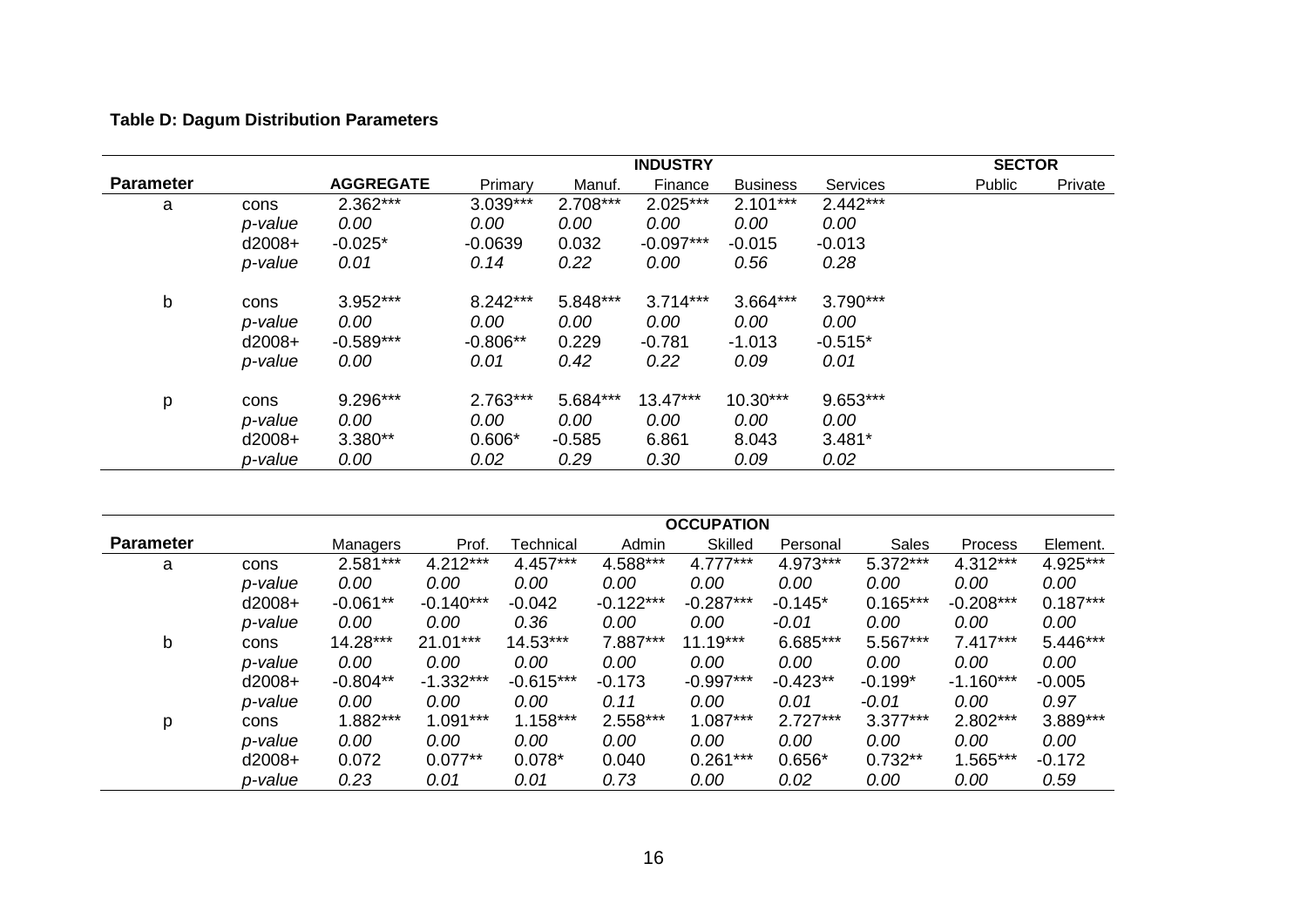# **Table E: Lognormal Distribution Inequality Measures**

|                    |          |                  | <b>INDUSTRY</b> |            |            |                 |            |             |            |
|--------------------|----------|------------------|-----------------|------------|------------|-----------------|------------|-------------|------------|
| Inequality measure |          | <b>AGGREGATE</b> | Primary         | Manuf.     | Finance    | <b>Business</b> | Services   | Public      | Private    |
| Gini               | pre2008  | $0.408***$       | $0.360***$      | $0.370***$ | $0.465***$ | $0.448***$      | $0.393***$ | $0.370***$  | $0.419***$ |
|                    | post2008 | $0.408***$       | 0.360***        | $0.370***$ | $0.476***$ | $0.447***$      | $0.391***$ | 0.365***    | $0.420***$ |
|                    |          | $-0.001$         | 0.000           | 0.000      | $0.011***$ | -0.001          | -0.002**   | $-0.005***$ | 0.001      |

|                    |                     |                                    | <b>OCCUPATION</b>                 |                                         |                                        |                                   |                                   |                                         |                                   |                                         |  |  |  |
|--------------------|---------------------|------------------------------------|-----------------------------------|-----------------------------------------|----------------------------------------|-----------------------------------|-----------------------------------|-----------------------------------------|-----------------------------------|-----------------------------------------|--|--|--|
| Inequality measure |                     | Managers                           | Prof.                             | Technical                               | Admin                                  | Skilled                           | Personal                          | Sales                                   | Process                           | Element.                                |  |  |  |
| Gini               | pre2008<br>post2008 | $0.439***$<br>$0.442***$<br>0.004* | $0.330***$<br>$0.331***$<br>0.001 | $0.305***$<br>$0.300***$<br>$-0.005***$ | $0.250***$<br>$0.258***$<br>$0.008***$ | $0.277***$<br>$0.277***$<br>0.000 | $0.238***$<br>$0.239***$<br>0.000 | $0.229***$<br>$0.216***$<br>$-0.014***$ | $0.253***$<br>$0.254***$<br>0.001 | $0.231***$<br>$0.221***$<br>$-0.010***$ |  |  |  |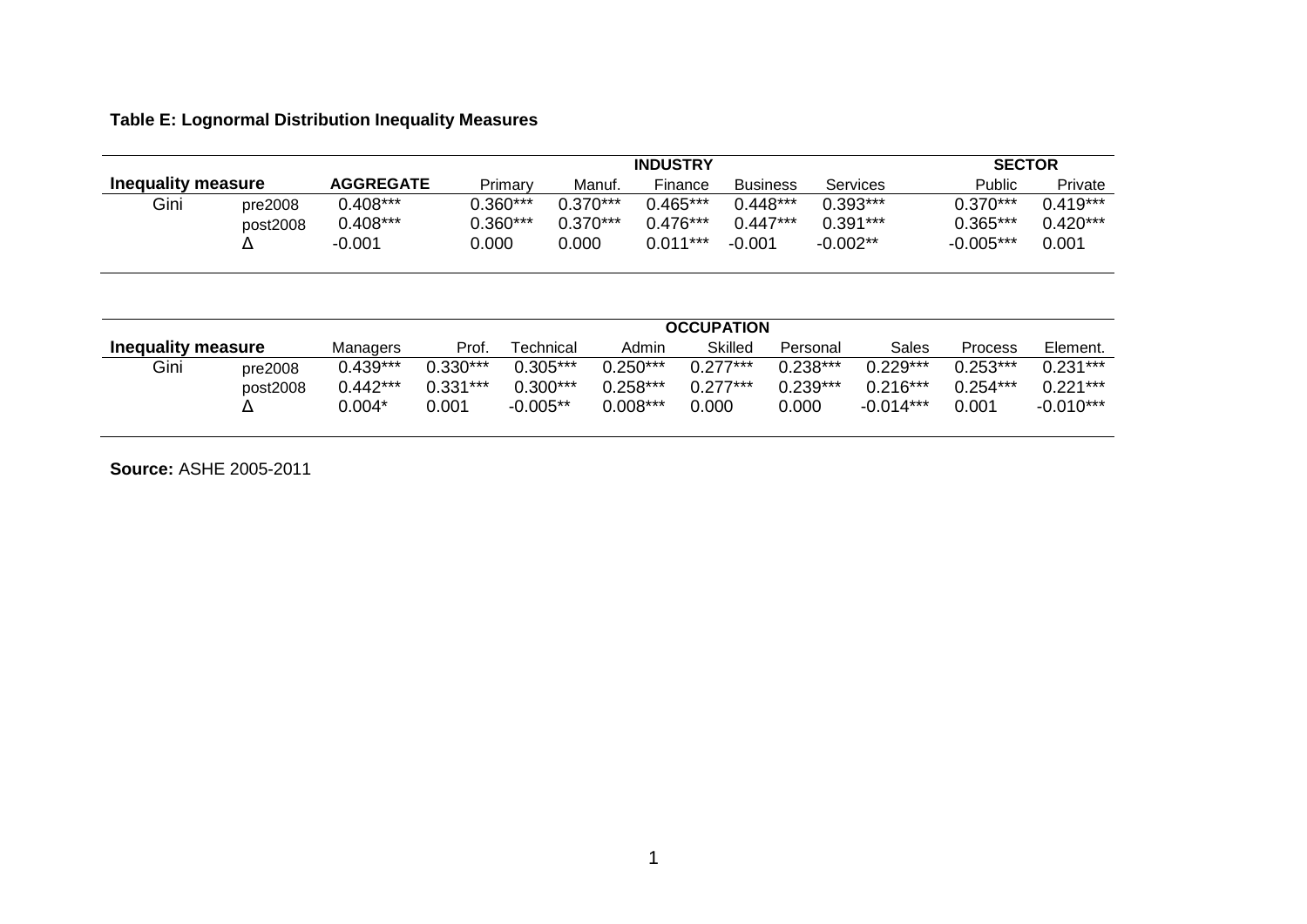# **Table F: Dagum Distribution Inequality Measures**

|                           |          |                  |            |            | <b>INDUSTRY</b> |                 |            | <b>SECTOR</b> |                |
|---------------------------|----------|------------------|------------|------------|-----------------|-----------------|------------|---------------|----------------|
| <b>Inequality measure</b> |          | <b>AGGREGATE</b> | Primary    | Manuf.     | Finance         | <b>Business</b> | Services   | Public        | <b>Private</b> |
| Gini                      | pre2008  | $0.350***$       | $0.282***$ | $0.305***$ | $0.415***$      | $0.399***$      | $0.337***$ |               |                |
|                           | post2008 | $0.352***$       | $0.284***$ | $0.303***$ | $0.437***$      | $0.399***$      | $0.336***$ |               |                |
|                           | Δ        | 0.002            | 0.002      | $-0.002$   | $0.022***$      | 0.000           | 0.000      |               |                |
| $I(-1)$                   | pre2008  | $0.199***$       | $0.131***$ | $0.149***$ | $0.291***$      | $0.267***$      | $0.183***$ |               |                |
|                           | post2008 | $0.200***$       | $0.131***$ | $0.147***$ | $0.327***$      | $0.265***$      | $0.182***$ |               |                |
|                           | Δ        | 0.001            | 0.000      | $-0.002$   | $0.037***$      | $-0.003$        | $-0.001$   |               |                |
| I(0)                      | pre2008  | $0.201***$       | $0.130***$ | $0.152***$ | $0.285***$      | $0.263***$      | $0.186***$ |               |                |
|                           | post2008 | $0.203***$       | $0.132***$ | $0.150***$ | $0.317***$      | $0.263***$      | $0.186***$ |               |                |
|                           | Δ        | 0.002            | 0.001      | $-0.002$   | $0.032***$      | $-0.001$        | 0.000      |               |                |
| I(1)                      | pre2008  | $0.264***$       | $0.154***$ | $0.189***$ | $0.404***$      | $0.365***$      | $0.241***$ |               |                |
|                           | post2008 | $0.269***$       | $0.157***$ | $0.185***$ | $0.464***$      | $0.368***$      | $0.242***$ |               |                |
|                           | Δ        | $0.005*$         | 0.003      | $-0.004$   | $0.060***$      | 0.003           | 0.001      |               |                |
| I(2)                      | pre2008  | $0.798***$       | $0.250***$ | $0.375***$ | 12.88           | $3.121***$      | $0.637***$ |               |                |
|                           | post2008 | $0.858***$       | $0.264***$ | $0.358***$ | 3.615**         | $3.659***$      | $0.654***$ |               |                |
|                           | Δ        | $0.059*$         | 0.015      | $-0.017$   | $-9.264$        | 0.537           | 0.017      |               |                |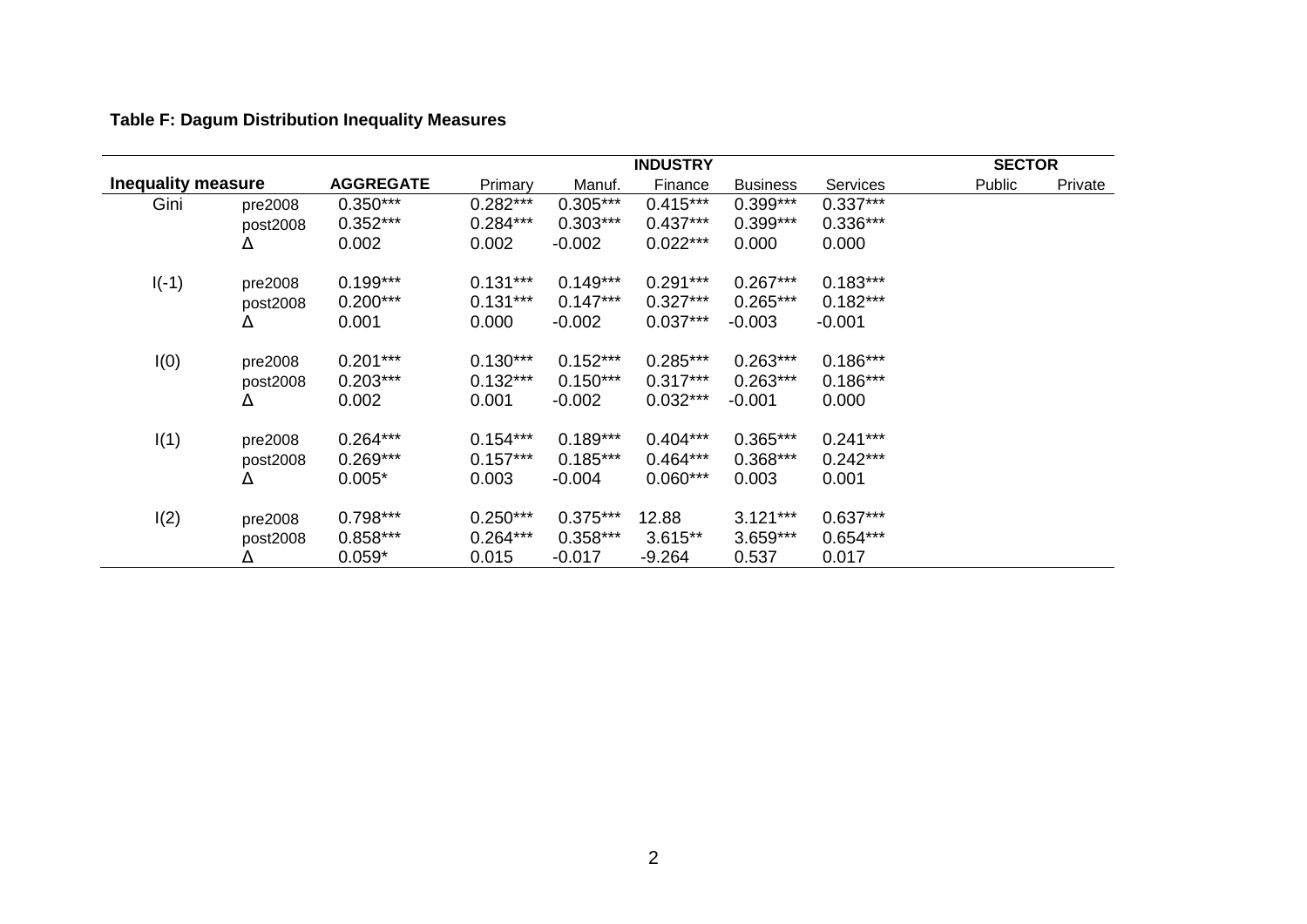| Table F (continued): Dagum Distribution Inequality Measures |  |  |  |
|-------------------------------------------------------------|--|--|--|
|-------------------------------------------------------------|--|--|--|

|                           |          | <b>OCCUPATION</b> |            |            |            |            |            |             |                |             |  |  |
|---------------------------|----------|-------------------|------------|------------|------------|------------|------------|-------------|----------------|-------------|--|--|
| <b>Inequality measure</b> |          | Managers          | Prof.      | Technical  | Admin      | Skilled    | Personal   | Sales       | <b>Process</b> | Element.    |  |  |
| Gini                      | pre2008  | $0.350***$        | $0.232***$ | $0.216***$ | $0.184***$ | $0.205***$ | $0.167***$ | $0.151***$  | $0.194***$     | $0.164***$  |  |  |
|                           | post2008 | $0.358***$        | $0.237***$ | $0.215***$ | $0.188***$ | $0.208***$ | $0.169***$ | $0.144***$  | $0.197***$     | $0.158***$  |  |  |
|                           | Δ        | $0.008***$        | $0.004**$  | $-0.001$   | $0.005***$ | 0.003      | 0.002      | $-0.007***$ | 0.003          | $-0.006***$ |  |  |
| $I(-1)$                   | pre2008  | $0.221***$        | $0.097***$ | $0.082***$ | $0.054***$ | $0.074***$ | $0.044***$ | $0.036***$  | $0.060***$     | $0.042***$  |  |  |
|                           | post2008 | $0.231***$        | $0.100***$ | $0.080***$ | $0.057***$ | $0.073***$ | $0.045***$ | $0.033***$  | $0.061***$     | $0.039***$  |  |  |
|                           | Δ        | $0.010***$        | $0.003*$   | $-0.002*$  | $0.003***$ | $-0.001$   | 0.001      | $-0.003***$ | 0.001          | $-0.003***$ |  |  |
| I(0)                      | pre2008  | $0.204***$        | $0.090***$ | $0.078***$ | $0.055***$ | $0.070***$ | $0.046***$ | $0.037***$  | $0.061***$     | $0.044***$  |  |  |
|                           | post2008 | $0.213***$        | $0.093***$ | $0.077***$ | $0.058***$ | $0.071***$ | $0.047***$ | $0.034***$  | $0.063***$     | $0.041***$  |  |  |
|                           | Δ        | $0.009***$        | $0.003**$  | $-0.001$   | $0.003***$ | 0.001      | 0.001      | $-0.003***$ | $0.002*$       | $-0.003***$ |  |  |
| I(1)                      | pre2008  | $0.245***$        | $0.094***$ | $0.082***$ | $0.060***$ | $0.072**$  | $0.050***$ | $0.041***$  | $0.068***$     | $0.048***$  |  |  |
|                           | post2008 | $0.256***$        | $0.097***$ | $0.080***$ | $0.063***$ | $0.073***$ | $0.051***$ | $0.037***$  | $0.071***$     | $0.045***$  |  |  |
|                           | Δ        | $0.011***$        | $0.002**$  | $-0.001$   | $0.003***$ | 0.001      | 0.001      | $-0.003***$ | $0.003*$       | $-0.003***$ |  |  |
| I(2)                      | pre2008  | $0.531***$        | $0.115***$ | $0.098**$  | $0.074***$ | $0.084***$ | $0.059***$ | $0.047***$  | $0.085***$     | $0.058***$  |  |  |
|                           | post2008 | $0.600***$        | $0.123***$ | $0.098***$ | $0.079***$ | $0.091***$ | $0.062***$ | $0.043***$  | $0.092***$     | $0.053***$  |  |  |
|                           | Δ        | $0.069**$         | $0.008***$ | 0.000      | $0.005***$ | $0.007**$  | $0.002*$   | $-0.004***$ | $0.007**$      | $-0.005***$ |  |  |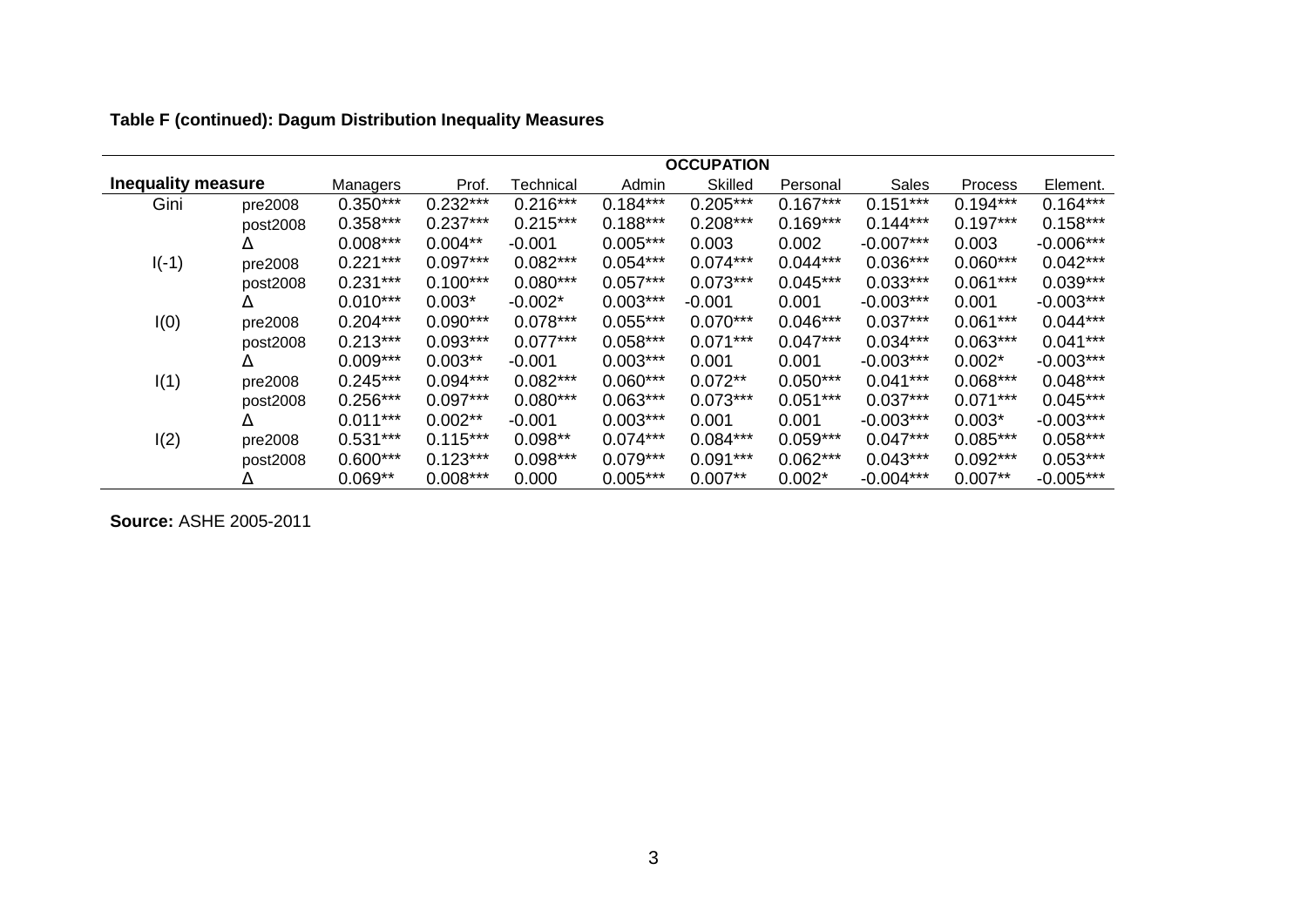|                       |                  |             |             |             | <b>SECTOR</b>   |             |               |                |
|-----------------------|------------------|-------------|-------------|-------------|-----------------|-------------|---------------|----------------|
| <b>Coefficient</b>    | <b>AGGREGATE</b> | Primary     | Manuf.      | Finance     | <b>Business</b> | Services    | <b>Public</b> | <b>Private</b> |
| $d2008+$              | $-0.052***$      | $0.124**$   | $-0.000$    | $-0.226***$ | 0.028           | $-0.087***$ | $-0.132***$   | $-0.023$       |
| age                   | $0.086***$       | $0.068***$  | $0.071***$  | $0.111***$  | $0.097***$      | $0.083***$  | $0.058***$    | $0.087***$     |
| age2/1000             | $-0.961***$      | $-0.734***$ | $-0.781***$ | $-1.270***$ | $-1.100***$     | $-0.915***$ | $-0.643***$   | $-0.979***$    |
| female                | $-0.195***$      | $-0.216***$ | $-0.217***$ | $-0.280***$ | $-0.193***$     | $-0.157***$ | $-0.195***$   | $-0.226***$    |
| Insize                | $0.013***$       | $0.048***$  | $0.052***$  | $-0.005**$  | 0.001           | $0.014***$  | $-0.030***$   | $0.006***$     |
| london                | $0.349***$       | $0.249***$  | $0.347***$  | $0.534***$  | $0.401***$      | $0.262***$  | $0.236***$    | $0.393***$     |
| southeast             | $0.123***$       | $0.103***$  | $0.185***$  | $0.093***$  | $0.192***$      | $0.090***$  | $0.036***$    | $0.158***$     |
| East                  | $0.053***$       | $0.060***$  | $0.101***$  | $0.048***$  | $0.066***$      | $0.038***$  | $0.024**$     | $0.074***$     |
| $d2008 + xage$        | $-0.001*$        | $-0.008***$ | $-0.003*$   | 0.000       | $-0.005**$      | 0.000       | 0.001         | $-0.003***$    |
| $d2008 + xage2/1000$  | $0.033***$       | $0.097***$  | $0.060**$   | 0.036       | $0.091***$      | 0.012       | $-0.015$      | $0.054***$     |
| $d2008 + x$ female    | $0.018***$       | $-0.011$    | $0.017**$   | 0.002       | $0.023***$      | $0.022***$  | $0.011**$     | $0.016***$     |
| $d2008+x$ msize       | $0.003***$       | $0.006***$  | 0.002       | $0.018***$  | $-0.002$        | $0.004***$  | $0.012***$    | 0.000          |
| $d2008+x$ london      | $-0.005$         | $-0.010$    | $-0.025*$   | $0.046***$  | $-0.006$        | $-0.011**$  | $0.013**$     | $-0.007$       |
| d2008+xsoutheast      | $-0.011***$      | $-0.022$    | $-0.022**$  | 0.007       | $-0.024**$      | $-0.001$    | -0.003        | $-0.013***$    |
| $d2008 + \times east$ | $-0.007*$        | -0.006      | $-0.012$    | 0.005       | $-0.019*$       | $-0.001$    | -0.001        | $-0.011**$     |
| cons                  | $0.699***$       | $0.892***$  | $0.765***$  | $0.657***$  | $0.673***$      | $0.682***$  | $1.789***$    | $0.717***$     |

**Table G: Lognormal Distribution Conditional on Characteristics – µ Parameter**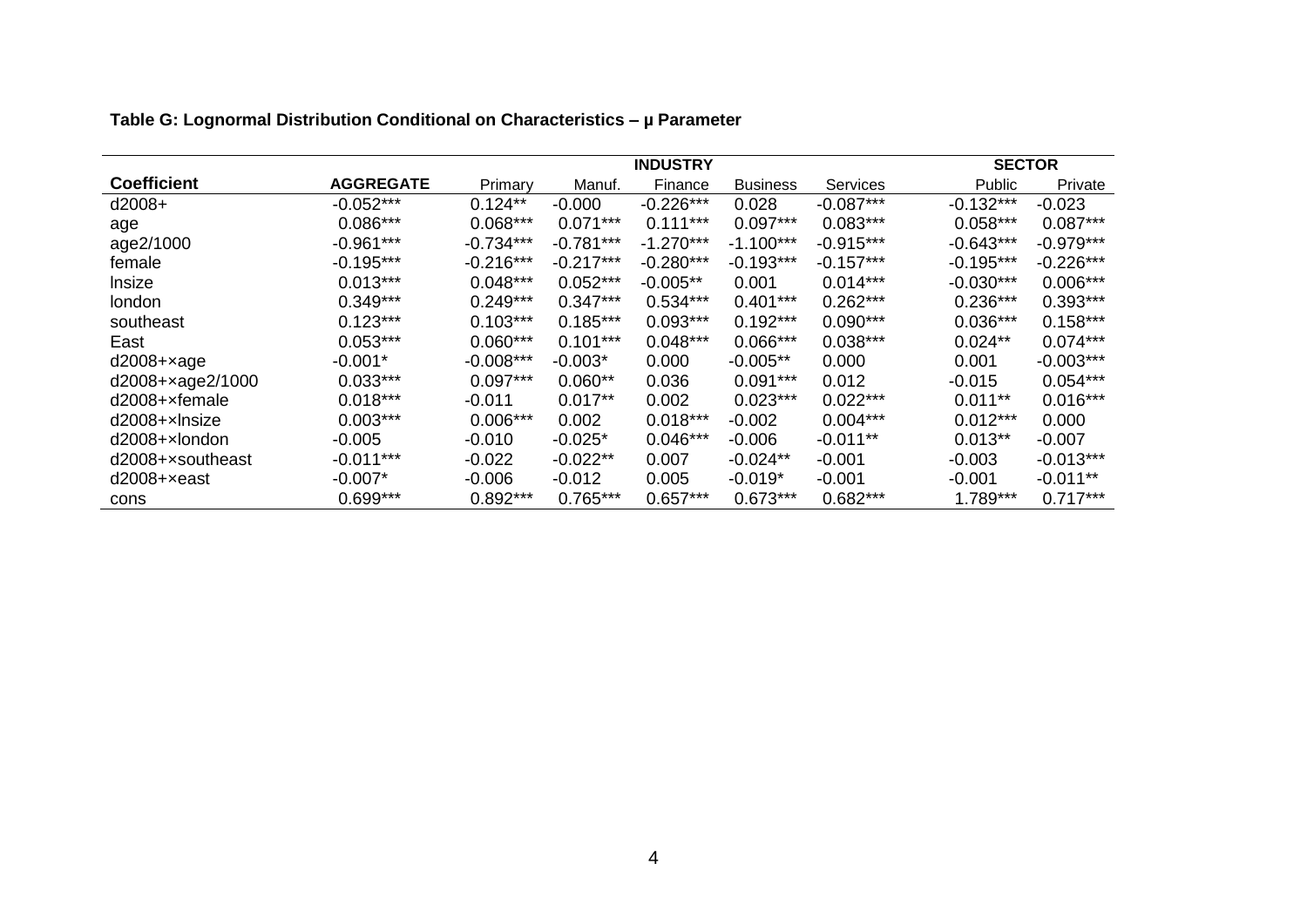|                    | <b>OCCUPATION</b> |             |             |             |                |             |             |             |             |  |  |  |
|--------------------|-------------------|-------------|-------------|-------------|----------------|-------------|-------------|-------------|-------------|--|--|--|
| <b>Coefficient</b> | Managers          | Prof.       | Technical   | Admin       | <b>Skilled</b> | Personal    | Sales       | Process     | Element.    |  |  |  |
| $d2008+$           | $-0.156**$        | $-0.154***$ | $-0.045$    | 0.001       | $0.102**$      | $-0.045*$   | $-0.115***$ | $-0.095**$  | $-0.031*$   |  |  |  |
| age                | $0.099***$        | $0.067***$  | $0.064***$  | $0.037***$  | $0.049***$     | $0.021***$  | $0.030***$  | $0.035***$  | $0.030***$  |  |  |  |
| age2/1000          | $-1.050***$       | $-0.678***$ | $-0.697***$ | $-0.408***$ | $-0.538***$    | $-0.230***$ | $-0.359***$ | $-0.392***$ | $-0.321***$ |  |  |  |
| female             | $-0.239***$       | $-0.072***$ | $-0.109***$ | $-0.097***$ | $-0.364***$    | $-0.084***$ | $-0.088***$ | $-0.222***$ | $-0.186***$ |  |  |  |
| Insize             | $0.024***$        | $0.028***$  | $0.014***$  | $0.008***$  | $0.028***$     | $0.021***$  | $-0.007***$ | $0.031***$  | $0.012***$  |  |  |  |
| london             | $0.403***$        | $0.237***$  | $0.269***$  | $0.276***$  | $0.158***$     | $0.221***$  | $0.123***$  | $0.122***$  | $0.099***$  |  |  |  |
| southeast          | $0.159***$        | $0.058***$  | $0.064***$  | $0.090***$  | $0.080***$     | $0.039***$  | $0.055***$  | $0.045***$  | $0.054***$  |  |  |  |
| East               | $0.065***$        | 0.010       | $0.045***$  | $0.035***$  | $0.046***$     | $0.023**$   | $0.037***$  | $0.027***$  | $0.026***$  |  |  |  |
| $d2008 + xage$     | 0.002             | $0.005*$    | $-0.001$    | $-0.004***$ | $-0.007***$    | 0.001       | $0.002*$    | 0.002       | $-0.001$    |  |  |  |
| d2008+xage2/1000   | 0.001             | $-0.041$    | 0.021       | $0.052***$  | $0.084***$     | $-0.000$    | $-0.013$    | $-0.016$    | $0.018*$    |  |  |  |
| d2008+xfemale      | $0.014*$          | $0.011*$    | $0.012**$   | 0.004       | 0.013          | $0.011*$    | 0.005       | $0.015*$    | $0.024***$  |  |  |  |
| d2008+xlnsize      | $0.003**$         | 0.000       | $0.003***$  | $0.005***$  | 0.001          | 0.000       | $0.006***$  | $-0.002$    | $-0.001$    |  |  |  |
| $d2008+x$ london   | $0.022**$         | 0.004       | $-0.010$    | 0.002       | $-0.032**$     | 0.004       | $-0.010$    | $0.050***$  | $-0.016**$  |  |  |  |
| d2008+xsoutheast   | $-0.007$          | $-0.010$    | $-0.002$    | $-0.008$    | $-0.009$       | $-0.023***$ | $-0.010*$   | 0.005       | $-0.020***$ |  |  |  |
| $d2008 + x$ east   | 0.015             | 0.000       | $-0.010$    | 0.006       | $-0.007$       | $-0.014*$   | $-0.010$    | 0.009       | 0.003       |  |  |  |
| cons               | $0.643***$        | $1.343***$  | $1.269***$  | $1.560***$  | $1.257***$     | $1.619***$  | 1.585***    | $1.447***$  | $1.444***$  |  |  |  |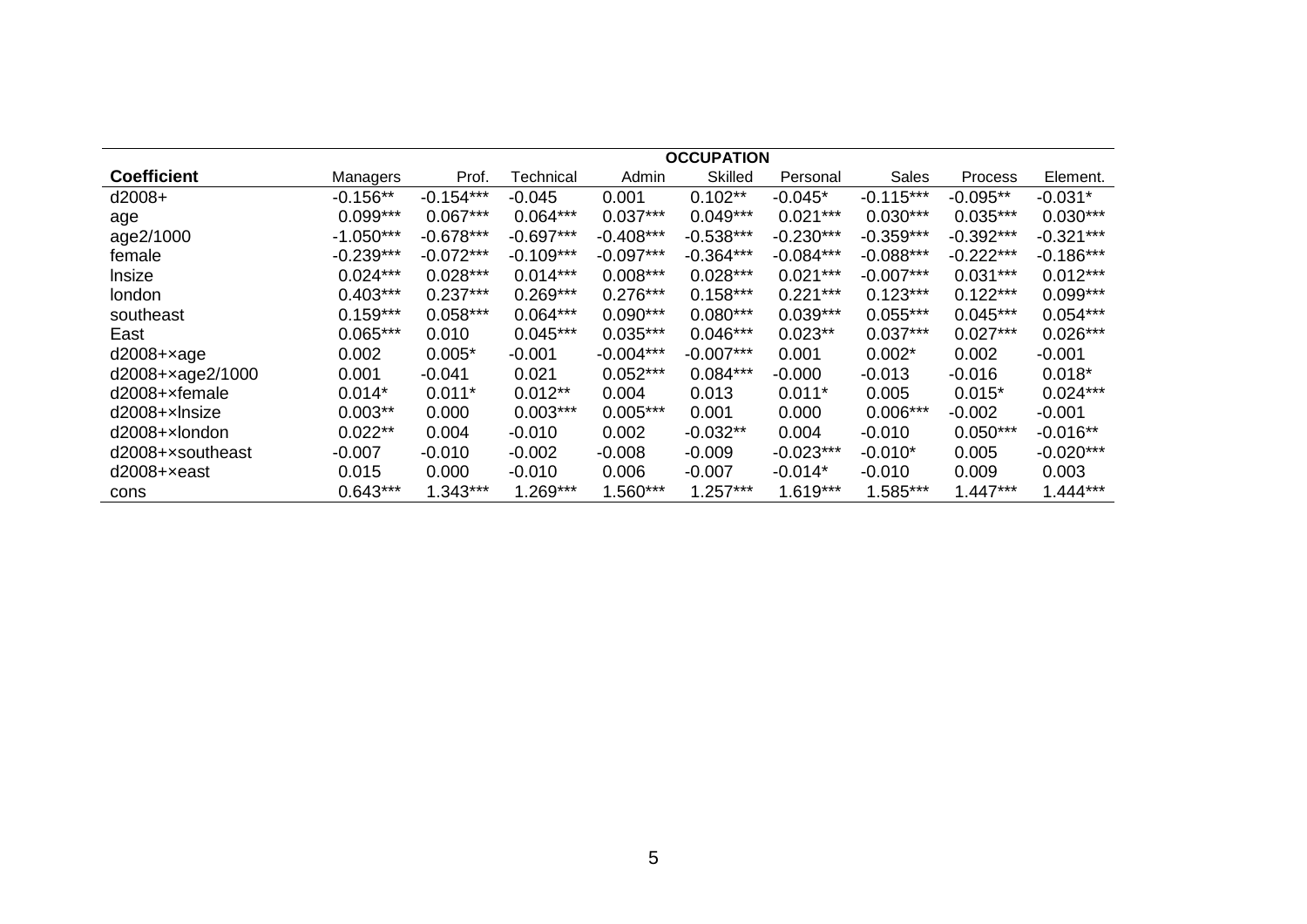|                    |                  |            |             |             | <b>SECTOR</b>   |             |               |             |
|--------------------|------------------|------------|-------------|-------------|-----------------|-------------|---------------|-------------|
| <b>Coefficient</b> | <b>AGGREGATE</b> | Primary    | Manuf.      | Finance     | <b>Business</b> | Services    | <b>Public</b> | Private     |
| $d2008+$           | $-0.058**$       | 0.110      | 0.056       | $-0.090$    | $-0.097*$       | $-0.069**$  | $-0.144***$   | $-0.076***$ |
| age                | $0.021***$       | $0.011***$ | $0.014***$  | $0.022***$  | $0.026***$      | $0.022***$  | $0.016***$    | $0.023***$  |
| age2/1000          | $-0.162***$      | $-0.080**$ | $-0.099***$ | $-0.137**$  | $-0.184***$     | $-0.175***$ | $-0.107***$   | $-0.175***$ |
| female             | $-0.041***$      | 0.022      | 0.002       | $-0.070***$ | $-0.078***$     | $-0.038***$ | 0.001         | $-0.057***$ |
| Insize             | $0.004***$       | $0.010***$ | $0.008***$  | $-0.011***$ | $0.004**$       | $0.004***$  | $-0.008***$   | $0.002**$   |
| london             | $0.140***$       | $0.085**$  | $0.124***$  | $0.100***$  | $0.153***$      | $0.053***$  | $-0.039***$   | $0.215***$  |
| southeast          | $0.044***$       | 0.022      | $0.063***$  | $-0.025$    | $0.055***$      | $0.022***$  | 0.003         | $0.068***$  |
| East               | $0.027***$       | 0.025      | 0.020       | $-0.022$    | $0.029**$       | $0.022***$  | 0.012         | $0.036***$  |
| $d2008 + xage$     | $0.0021*$        | $-0.008*$  | $-0.003$    | $-0.001$    | 0.004           | 0.002       | 0.003         | $0.003**$   |
| d2008+xage2/1000   | $-0.024*$        | $0.109*$   | 0.003       | 0.009       | $-0.054$        | $-0.021$    | $-0.047*$     | $-0.028**$  |
| $d2008+x$ female   | $-0.003$         | $-0.026$   | 0.005       | 0.005       | 0.012           | 0.002       | $-0.012*$     | $-0.002$    |
| $d2008+x$ Insize   | $0.002**$        | $0.007**$  | $-0.000$    | $0.009***$  | 0.003           | 0.002       | $0.008***$    | 0.001       |
| $d2008+x$ london   | $0.019***$       | $-0.007$   | 0.001       | $0.046***$  | 0.006           | $0.017**$   | $0.033***$    | $0.021***$  |
| d2008+xsoutheast   | $-0.003$         | 0.004      | $-0.034**$  | $0.046*$    | $-0.015$        | 0.008       | 0.005         | $-0.006$    |
| $d2008 + x$ east   | $-0.007$         | 0.010      | 0.009       | 0.032       | 0.006           | $-0.016*$   | $-0.019*$     | $-0.003$    |
| cons               | $0.084***$       | $0.208***$ | $0.121***$  | $0.161*$    | 0.014           | $0.058**$   | $0.269***$    | $0.059**$   |

## **Table H: Lognormal Distribution Models Conditional on Characteristics – σ Parameter**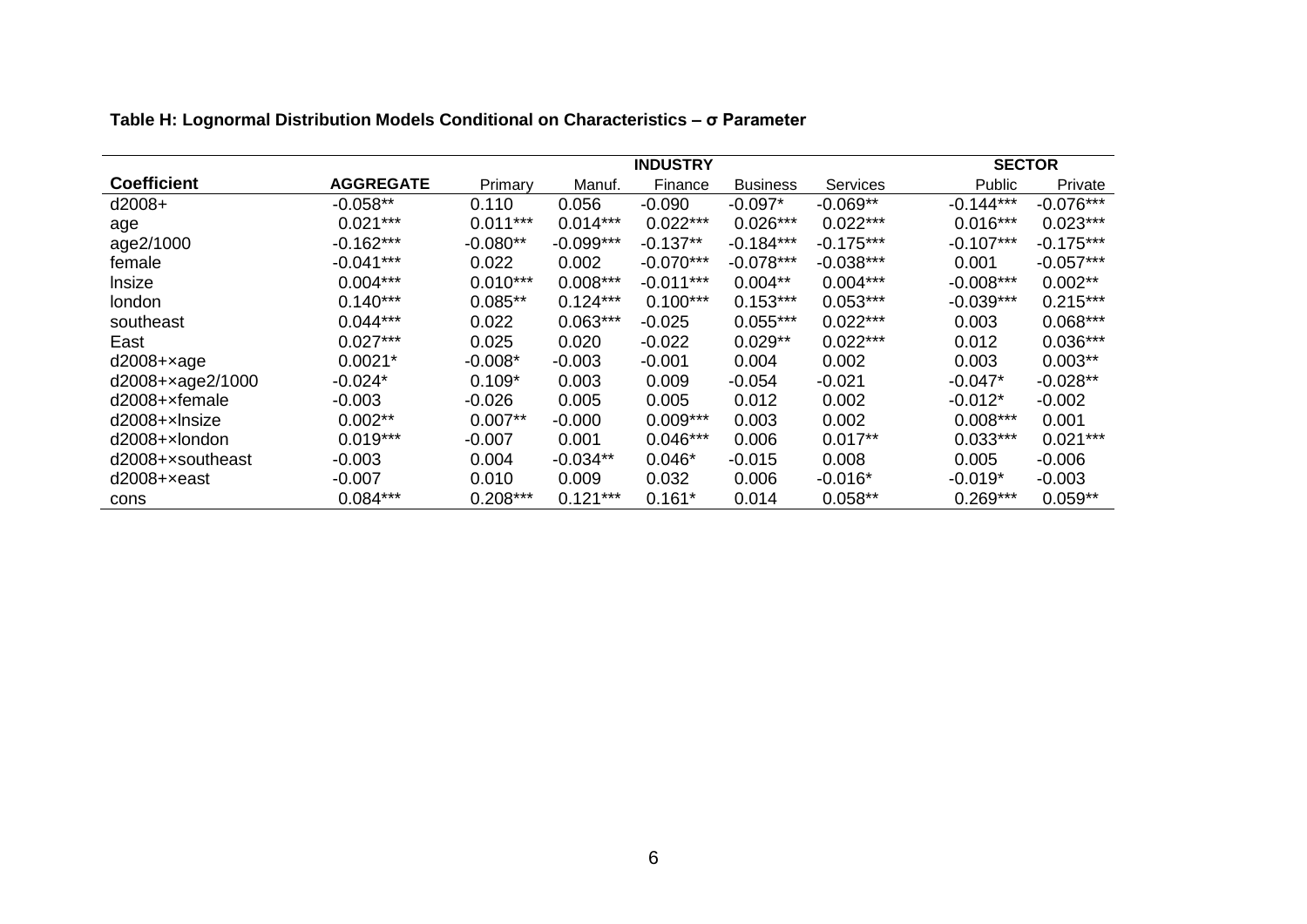|                    |             |             |             |             | <b>OCCUPATION</b> |            |             |             |             |
|--------------------|-------------|-------------|-------------|-------------|-------------------|------------|-------------|-------------|-------------|
| <b>Coefficient</b> | Managers    | Prof.       | Technical   | Admin       | <b>Skilled</b>    | Personal   | Sales       | Process     | Element.    |
| $d2008+$           | $-0.012$    | $-0.090$    | $-0.093*$   | 0.039       | $-0.082$          | 0.017      | $-0.168***$ | $-0.034$    | $-0.016$    |
| age                | $0.014***$  | $0.006*$    | $-0.000$    | $0.003**$   | $-0.008***$       | 0.002      | $0.004***$  | $-0.001$    | $0.002**$   |
| age2/1000          | $-0.083**$  | $-0.014$    | 0.027       | $-0.021$    | $0.067**$         | $-0.021$   | $-0.044***$ | 0.005       | $-0.02**$   |
| female             | $-0.041***$ | $-0.037***$ | $-0.059***$ | $-0.068***$ | 0.004             | $-0.025**$ | $-0.045***$ | $-0.048***$ | $-0.055***$ |
| Insize             | $-0.007***$ | $-0.012***$ | $-0.010***$ | $-0.007***$ | $0.007***$        | $0.005***$ | $-0.020***$ | $0.006***$  | $0.002*$    |
| london             | $0.105***$  | $0.081***$  | $0.063***$  | $0.068***$  | $0.068***$        | $0.127***$ | $0.040***$  | 0.020       | $0.054***$  |
| southeast          | $0.041***$  | 0.007       | $0.022*$    | $0.026***$  | $0.032**$         | $0.030**$  | 0.012       | 0.010       | $0.029**$   |
| East               | $0.035**$   | $0.028*$    | $0.027**$   | $0.020*$    | 0.020             | $0.030*$   | 0.012       | $-0.015$    | $0.022*$    |
| $d2008 + xage$     | $-0.001$    | 0.001       | 0.003       | $-0.002$    | 0.004             | $-0.001$   | $0.004***$  | 0.002       | 0.000       |
| d2008+xage2/1000   | 0.009       | 0.002       | $-0.034$    | 0.018       | $-0.051$          | 0.017      | $-0.050***$ | $-0.017$    | $-0.001$    |
| d2008+xfemale      | $-0.001$    | 0.009       | $-0.005$    | $-0.012$    | $-0.007$          | $-0.012$   | 0.008       | 0.011       | $-0.008$    |
| d2008+xlnsize      | 0.001       | 0.002       | 0.001       | $0.003***$  | 0.001             | $-0.001$   | $0.008***$  | $-0.000$    | 0.002       |
| $d2008+x$ london   | $0.023*$    | $-0.005$    | $0.028**$   | $0.025***$  | 0.020             | $0.036**$  | 0.011       | 0.021       | 0.000       |
| d2008+xsoutheast   | $-0.006$    | $-0.012$    | 0.009       | $-0.001$    | $-0.002$          | $-0.023*$  | $-0.004$    | $-0.012$    | $-0.014$    |
| $d2008 + x$ east   | $-0.009$    | $-0.014$    | $-0.012$    | $-0.005$    | 0.003             | $-0.016$   | $-0.009$    | 0.011       | $-0.022$    |
| cons               | $0.329***$  | $0.442***$  | $0.551***$  | 0.399***    | $0.572***$        | $0.304***$ | $0.495***$  | $0.402***$  | $0.307***$  |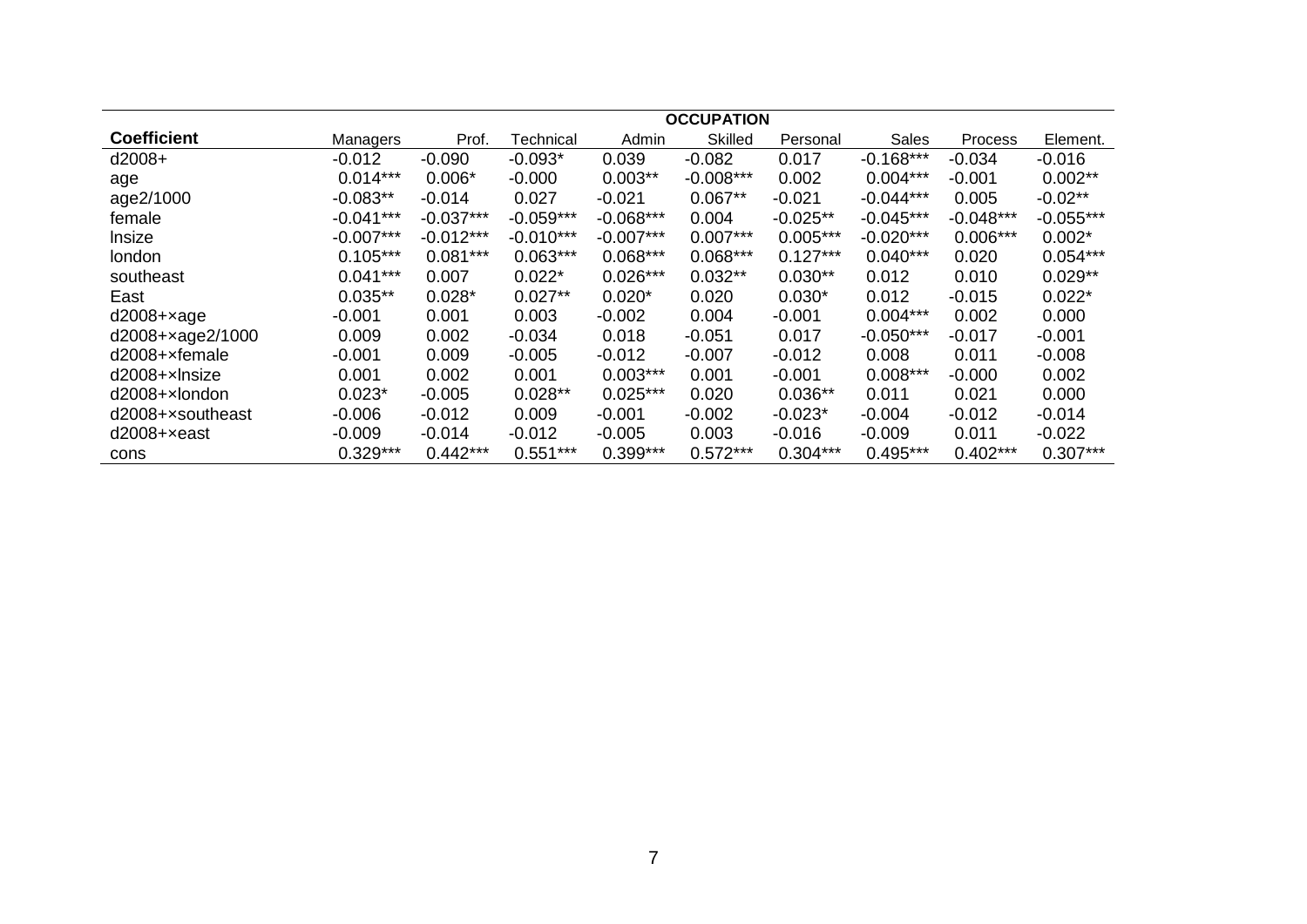# **Table I: Continuous Hours Regressions**

|                       |                  |             |             |             |                 | <b>SECTOR</b>   |             |             |
|-----------------------|------------------|-------------|-------------|-------------|-----------------|-----------------|-------------|-------------|
| <b>Coefficient</b>    | <b>AGGREGATE</b> | Primary     | Manuf.      | Finance     | <b>Business</b> | <b>Services</b> | Public      | Private     |
| $d2008+$              | 0.132            | $-1.694$    | $-3.669***$ | $-2.446***$ | $-1.886***$     | $-0.575$        | $-6.208***$ | $0.723**$   |
| wage                  | $-0.077***$      | $-0.248***$ | $-0.151***$ | $-0.030***$ | $-0.067***$     | $-0.111***$     | $-0.142***$ | $-0.058***$ |
| wage2/1000            | $0.039***$       | $0.471***$  | $0.261***$  | $0.041***$  | $0.031***$      | $0.080***$      | $-0.032$    | $0.029***$  |
| age                   | $1.212***$       | $0.560***$  | $0.562***$  | 0.058       | $0.701***$      | $1.378***$      | $0.471***$  | $1.300***$  |
| age2                  | $-0.014***$      | $-0.007***$ | $-0.007***$ | $-0.002*$   | $-0.009***$     | $-0.016***$     | $-0.006***$ | $-0.015***$ |
| female                | $-8.343***$      | $-12.52***$ | $-6.794***$ | $-3.542***$ | $-6.642***$     | $-7.843***$     | $-7.295***$ | $-8.425***$ |
| Insize                | $-0.216***$      | $0.514***$  | $0.137***$  | $-0.251***$ | $0.103***$      | $-0.160***$     | $-0.076**$  | $-0.249***$ |
| london                | 1.060***         | $1.340***$  | $-0.209$    | $0.914***$  | $1.077***$      | $1.387***$      | $1.699***$  | $0.830***$  |
| southeast             | 0.026            | $-0.019$    | 0.097       | 0.161       | $0.356**$       | 0.094           | $-0.294*$   | 0.034       |
| East                  | 0.014            | $-0.104$    | 0.224       | $-0.138$    | $-0.440*$       | 0.185           | $-0.586***$ | 0.081       |
| d2008+xwage           | $0.011***$       | 0.018       | $0.047***$  | 0.004       | $0.009*$        | 0.002           | $-0.018***$ | $0.014***$  |
| d2008+xwage2/1000     | $-0.028***$      | $-0.017$    | $-0.243***$ | $-0.020$    | $0.011*$        | $-0.010$        | $0.140**$   | $-0.022***$ |
| $d2008 + xage$        | $-0.056***$      | 0.032       | $0.103***$  | $0.100**$   | 0.054           | $-0.018$        | $0.317***$  | $-0.095***$ |
| $d2008+xage2$         | $0.001***$       | $-0.000$    | $-0.001***$ | $-0.001**$  | $-0.001$        | 0.000           | $-0.004***$ | $0.001***$  |
| d2008+xfemale         | $0.372***$       | $0.403*$    | $0.216*$    | $-0.276**$  | 0.023           | $0.449***$      | $0.277***$  | $0.198***$  |
| $d2008+x$ Insize      | $0.066***$       | $0.105***$  | $0.067***$  | $0.053**$   | $0.059***$      | $0.046***$      | $-0.018$    | $0.064***$  |
| $d2008+x$ london      | $-0.014$         | $-0.497$    | $-0.112$    | 0.016       | 0.153           | $-0.013$        | $0.255**$   | $-0.078$    |
| d2008+xsoutheast      | 0.028            | 0.029       | $-0.239*$   | $-0.071$    | $-0.102$        | 0.091           | 0.161       | 0.002       |
| $d2008 + \times east$ | $0.099*$         | $0.540*$    | 0.012       | 0.136       | 0.230           | 0.067           | 0.002       | 0.113       |
| cons                  | 16.89***         | 34.01***    | 31.86***    | 38.18***    | 25.38***        | 12.07***        | 31.01***    | 15.47***    |
| N                     | 1,027,998        | 45,977      | 115,887     | 55,221      | 144,671         | 666,242         | 283,242     | 674,799     |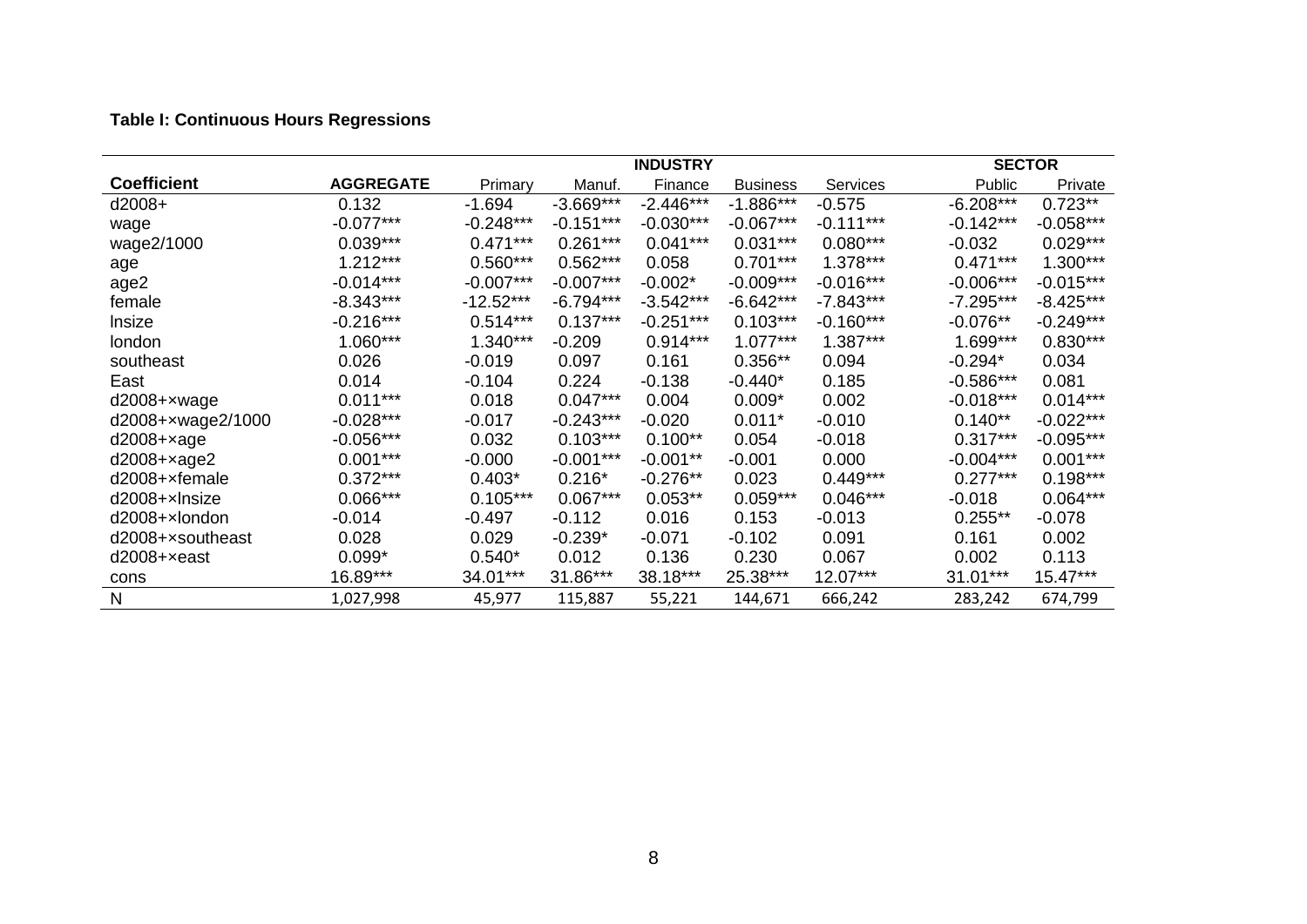|                    |             |             |             |             | <b>OCCUPATION</b> |             |              |             |             |
|--------------------|-------------|-------------|-------------|-------------|-------------------|-------------|--------------|-------------|-------------|
| <b>Coefficient</b> | Managers    | Prof.       | Technical   | Admin       | <b>Skilled</b>    | Personal    | <b>Sales</b> | Process     | Element.    |
| d2008+             | $-4.368***$ | $-4.264***$ | $-4.454***$ | $-5.035***$ | $-1.003$          | $-5.891***$ | $-0.345$     | $-5.922***$ | $-3.881***$ |
| wage               | $-0.090***$ | $-0.283***$ | $-0.100***$ | $-0.130***$ | $-0.025$          | $-0.387***$ | $0.282***$   | $-0.098$    | $0.128**$   |
| wage2/1000         | $0.059***$  | $0.553***$  | $0.080***$  | 0.072       | $-0.953**$        | $1.070***$  | $-3.070**$   | $-2.910$    | $-1.980*$   |
| age                | $0.186***$  | $0.633***$  | $0.328***$  | $0.317***$  | $0.541***$        | $0.315***$  | $1.474***$   | $0.807***$  | $1.200***$  |
| age2               | $-0.003***$ | $-0.009***$ | $-0.005***$ | $-0.005***$ | $-0.007***$       | $-0.004***$ | $-0.018***$  | $-0.010***$ | $-0.014***$ |
| female             | $-3.568***$ | $-5.729***$ | $-5.032***$ | $-4.401***$ | $-9.191***$       | $-5.698***$ | $-5.580***$  | $-7.958***$ | $-13.01***$ |
| Insize             | $0.065***$  | 0.022       | $0.170***$  | $0.267***$  | 0.007             | $-0.025$    | $-0.443***$  | $0.087**$   | $-0.176***$ |
| london             | $0.449***$  | $1.057***$  | $0.959***$  | $0.975***$  | 0.039             | $1.270***$  | $0.909***$   | 0.465       | 1.389***    |
| southeast          | $0.220*$    | 0.243       | $0.360**$   | $-0.234$    | 0.073             | $-0.493*$   | 0.140        | $0.513*$    | 0.0258      |
| East               | 0.106       | $-0.393*$   | $0.452*$    | $-0.231$    | 0.108             | $-0.582*$   | $-0.236$     | 0.934***    | $-0.010$    |
| d2008+xwage        | $0.010**$   | $0.038***$  | $0.034***$  | $-0.025$    | $-0.058*$         | $-0.094***$ | 0.024        | 0.117       | $0.147*$    |
| d2008+xwage2/1000  | $-0.004$    | $-0.260***$ | $-0.069***$ | $0.095**$   | $0.991***$        | $0.463***$  | $-1.800$     | $-2.890$    | $-4.410$    |
| $d2008 + xage$     | $0.175***$  | $0.177***$  | $0.200***$  | $0.254***$  | 0.035             | $0.292***$  | $-0.007$     | $0.210***$  | $0.0711*$   |
| $d2008 + xage2$    | $-0.002***$ | $-0.002***$ | $-0.002***$ | $-0.003***$ | $-0.000$          | $-0.003***$ | 0.000        | $-0.002***$ | $-0.001$    |
| d2008+xfemale      | $-0.168*$   | $-0.141$    | 0.084       | $-0.229**$  | $-0.411$          | $0.363*$    | 0.066        | 0.335       | $1.032***$  |
| d2008+xlnsize      | $0.078***$  | 0.014       | $-0.018$    | $0.053***$  | $0.068**$         | $0.097***$  | 0.009        | 0.000       | $0.041*$    |
| d2008+xlondon      | $-0.101$    | 0.162       | 0.062       | $0.392***$  | $-0.225$          | 0.049       | $-0.248$     | $-0.745**$  | $-0.310$    |
| d2008+xsoutheast   | $-0.063$    | $-0.015$    | $-0.010$    | 0.085       | 0.013             | 0.171       | $-0.299$     | $-0.348$    | 0.045       |
| $d2008 + x$ east   | $-0.005$    | 0.210       | $-0.117$    | 0.066       | 0.211             | 0.036       | 0.150        | $-0.157$    | 0.301       |
| cons               | 37.44***    | 30.72***    | 32.98***    | 30.51***    | 32.45***          | 32.43***    | $6.187***$   | 29.06***    | $14.47***$  |
| $\mathsf{N}$       | 142,840     | 120,536     | 147,481     | 164,928     | 65,913            | 82,641      | 102,466      | 66,155      | 135,038     |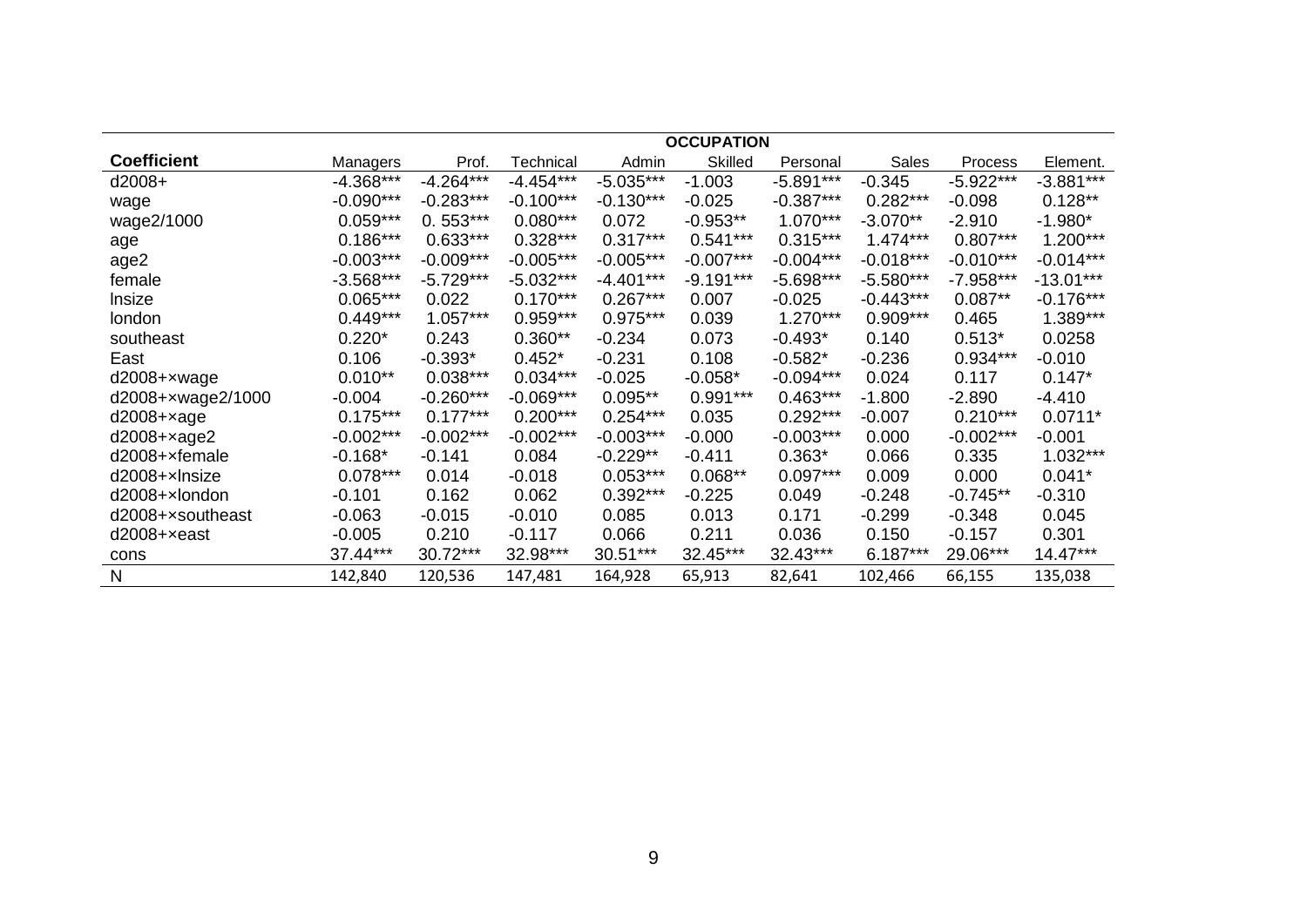|                    |                  |             |             |             | <b>SECTOR</b>   |             |        |         |
|--------------------|------------------|-------------|-------------|-------------|-----------------|-------------|--------|---------|
| <b>Coefficient</b> | <b>AGGREGATE</b> | Primary     | Manuf.      | Finance     | <b>Business</b> | Services    | Public | Private |
| d2008+             | $-0.442***$      | $-0.690**$  | $-0.360*$   | $-0.062$    | $-0.250**$      | $-0.420***$ |        |         |
| wage               | $0.025***$       | $-0.003$    | $0.007***$  | $0.022***$  | $0.029***$      | $0.026***$  |        |         |
| wage2/1000         | $-0.038**$       | 0.001       | $-0.030*$   | $-0.030***$ | $-0.072***$     | $-0.034***$ |        |         |
| age                | $0.096***$       | $0.052***$  | $0.077***$  | $-0.024*$   | $0.054***$      | $0.108***$  |        |         |
| age2               | $-0.001***$      | $-0.001***$ | $-0.001***$ | 0.000       | $-0.001***$     | $-0.001***$ |        |         |
| female             | $-1.002***$      | $-1.479***$ | $-1.068***$ | $-1.080***$ | $-0.796***$     | $-0.936***$ |        |         |
| Insize             | $-0.024***$      | $0.102***$  | $0.040***$  | $-0.026***$ | $0.012***$      | $-0.018***$ |        |         |
| london             | $0.108***$       | 0.065       | $-0.072$    | $0.271***$  | $0.085***$      | $0.142***$  |        |         |
| southeast          | $-0.020*$        | $-0.034$    | 0.028       | 0.018       | 0.024           | $-0.013$    |        |         |
| east               | $-0.077***$      | $-0.136*$   | 0.066       | $-0.062$    | $-0.147***$     | $-0.072***$ |        |         |
| public             | $-0.012$         |             |             |             |                 |             |        |         |
| d2008+xpublic      | $-0.016$         |             |             |             |                 |             |        |         |
| d2008+xwage        | $0.004**$        | 0.006       | 0.001       | $-0.005$    | $-0.003$        | $-0.004**$  |        |         |
| d2008+xwage2/1000  | $-0.015$         | $-0.006$    | $-0.029$    | 0.004       | 0.026           | $0.020***$  |        |         |
| $d2008 + xage$     | $0.012***$       | $0.023*$    | 0.013       | 0.002       | 0.008           | $0.012***$  |        |         |
| d2008+xage2        | $-0.000***$      | $-0.000*$   | $-0.000*$   | $-0.000$    | $-0.000$        | $-0.000***$ |        |         |
| d2008+xfemale      | $0.070***$       | $-0.014$    | 0.044       | 0.015       | $0.071***$      | $0.066***$  |        |         |
| d2008+xlnsize      | $0.010***$       | $0.040***$  | $0.021***$  | $0.019**$   | $0.010**$       | $0.008***$  |        |         |
| d2008+xlondon      | $-0.006$         | 0.091       | $-0.089$    | 0.052       | 0.045           | $-0.017$    |        |         |
| d2008+xsoutheast   | $-0.005$         | $-0.075$    | $-0.052$    | 0.027       | $-0.013$        | 0.004       |        |         |
| $d2008 + x$ east   | $0.030**$        | 0.109       | $-0.022$    | 0.075       | 0.018           | $0.040**$   |        |         |
| cons               | $-0.571***$      | $0.672***$  | 0.209       | 2.367***    | 0.064           | $-1.066***$ |        |         |
| $\mathsf{N}$       | 1,027,998        | 45,977      | 115,887     | 55,221      | 144,671         | 666,242     |        |         |

# **Table J: Probit Model Marginal Effects – Probability of Full Time Employment**